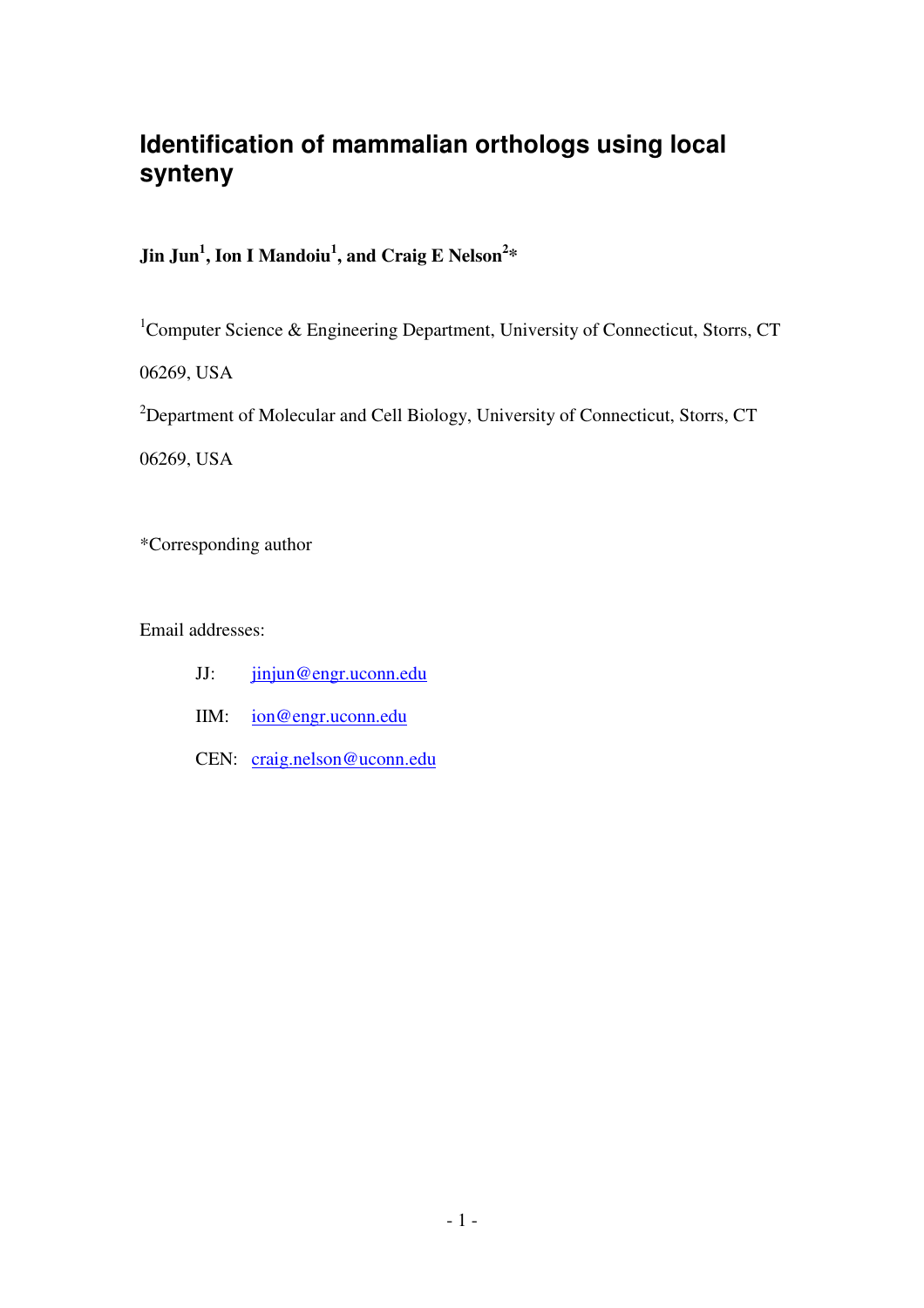# **Abstract**

#### **Background**

Accurate determination of orthology is central to comparative genomics. For vertebrates in particular, very large gene families, high rates of gene duplication and loss, multiple mechanisms of gene duplication, and high rates of retrotransposition all combine to make inference of orthology between genes difficult. Many methods have been developed to identify orthologous genes, mostly based upon analysis of the inferred protein sequence of the genes. More recently, methods have been proposed that use genomic context in addition to protein sequence to improve orthology assignment in vertebrates. Such methods have been most successfully implemented in fungal genomes and have long been used in prokaryotic genomes, where gene order is far less variable than in vertebrates. However, to our knowledge, no explicit comparison of synteny and sequence based definitions of orthology has been reported in vertebrates, or, more specifically, in mammals.

#### **Results**

We test a simple method for the measurement and utilization of gene order (local synteny) in the identification of mammalian orthologs by investigating the agreement between coding sequence based orthology (Inparanoid) and local synteny based orthology. In the 5 mammalian genomes studied, 93% of the sampled inter-species pairs were found to be concordant between the two orthology methods, illustrating that local synteny is a robust substitute to coding sequence for identifying orthologs. However, 7% of pairs were found to be discordant between local synteny and Inparanoid. These cases of discordance result from evolutionary events including retrotransposition and genome rearrangements.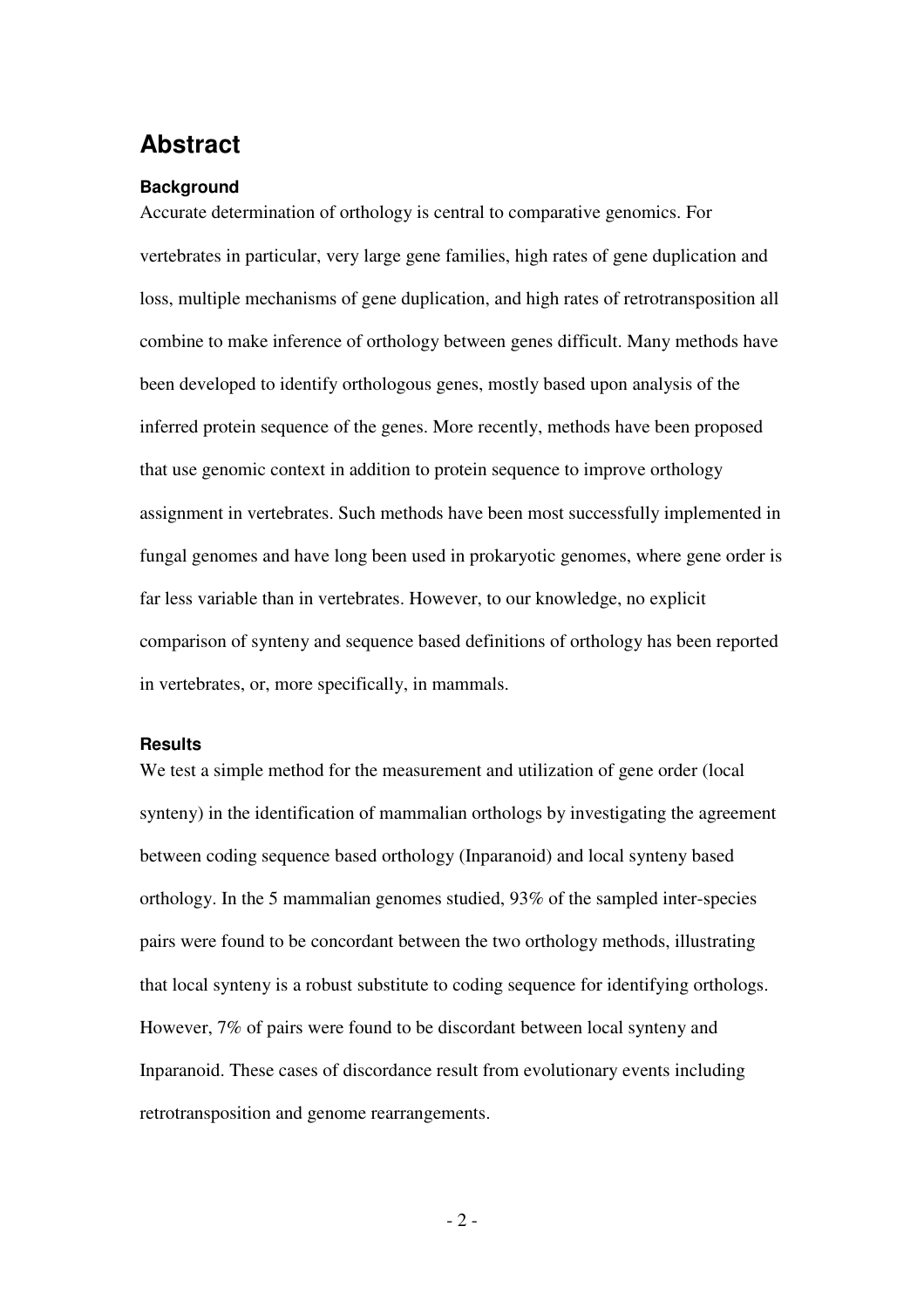#### **Conclusions**

By analyzing cases of discordance between local synteny and Inparanoid we show that local synteny can distinguish between true orthologs and recent retrogenes, can resolve ambiguous many-to-many orthology relationships into one-to-one ortholog pairs, and might be used to identify cases of non-orthologous gene displacement by retroduplicated paralogs.

## **Background**

The accurate determination of orthology is central to comparative genomics. Pinpointing the origin of new genes, understanding the evolution of new gene families, and assessing the impact of gene and genome duplication events all require the accurate assignment of orthology between genes in distinct genomes. In complex genomes with large gene families this task requires differentiating between genes that have diverged through a speciation event (orthologs) and those derived through duplication events within a species (paralogs). Determination of orthology and paralogy is especially challenging in vertebrates species such as the mammals. Very large gene families, high rates of gene duplication and loss, multiple mechanisms of gene duplication, and high rates of retrotransposition all combine to make the determination of orthology between vertebrate genes difficult.

Given the importance of accurate orthology assignment, many methods have been developed to identify orthologous genes. Most of these methods rely upon analysis of the inferred protein sequence of the genes in question by clustering the results of protein sequence comparisons results in the classification of putative orthologs. Examples of this approach include reciprocal best BLAST hits and more inclusive BLAST based clustering methods. Splitting of these clusters based on relative

 $-3-$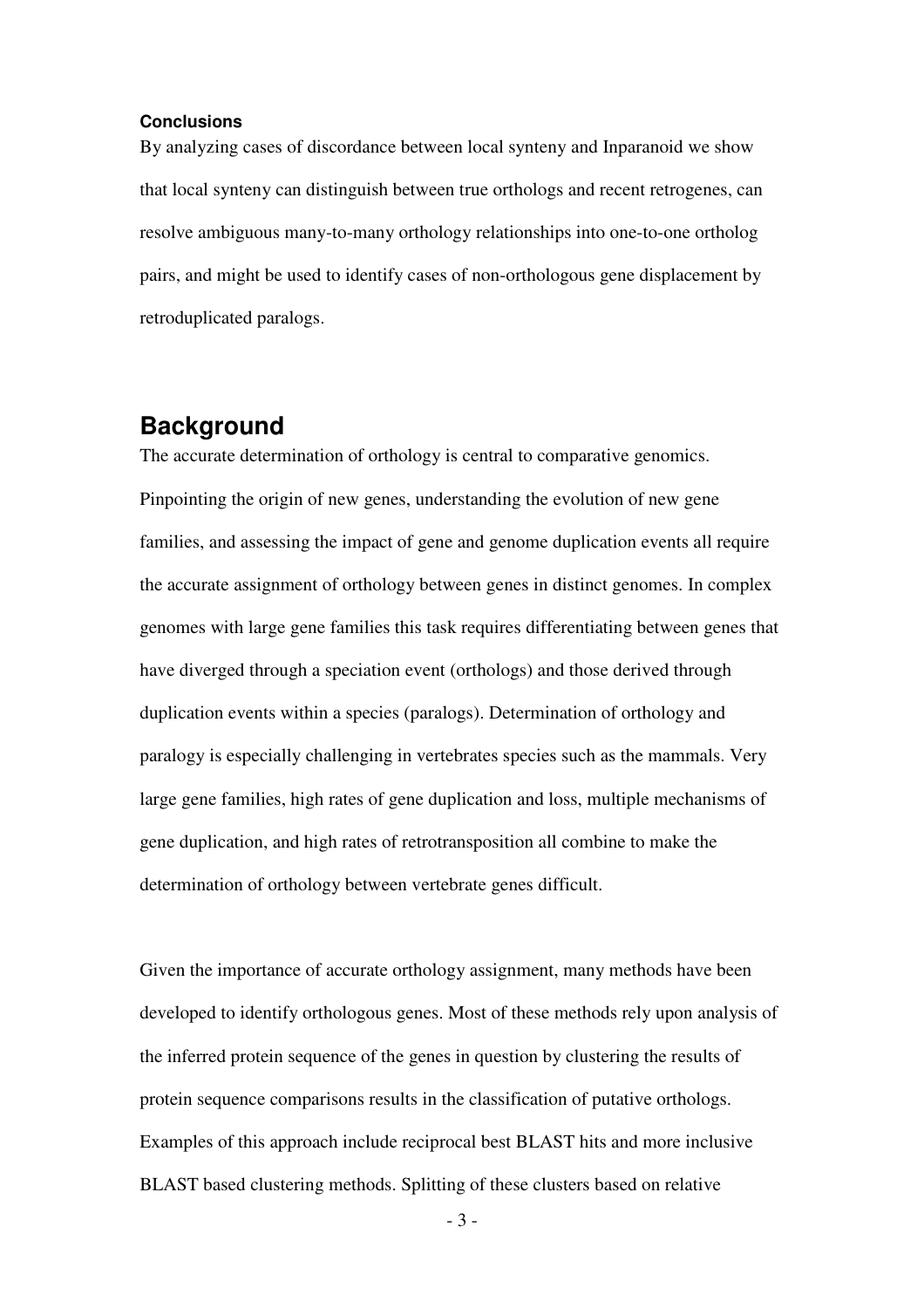similarity can distinguish between older and newer duplication events and is implemented in the widely used Inparanoid algorithm [1] and related approaches [2]. While these methods are robust and easily implemented, they rely upon a single character, the protein sequence, for classifying genes into orthologous groups.

More recently, methods have been proposed that use genomic context in addition to protein sequence to improve orthology assignment. These methods have been most successfully implemented in fungal genomes [3, 4], and have long been used in prokaryotic genomes [5, 6], where gene order is far less variable than in eukaryotes. An interesting implementation of this approach is found in the SOAR and MSOAR algorithms [7, 8], which seek to assign orthology by minimizing the recombination distance between two genomes. In most of these approaches, synteny blocks covering some percentage of the genome are used hierarchically with protein coding information to assign orthology between similar genes. Approaches that exploit synteny information can be particularly useful in resolving ambiguous sequence based matches between putative orthologs. Recently, Han and Hahn [9] used local synteny information to identify parent-daughter relationships among duplicated genes. However, it is worth noting that "phylogenetic shadowing" [10] approaches used in genome assembly might lead to a lack of independence between sequence and synteny information.

In this study, we evaluate a simple method for using gene order (local synteny) in the identification of mammalian orthologs. We explicitly compare the relative performance of local synteny and Inparanoid for inferring orthology within this clade and show that local synteny alone is sufficient to identify orthologs with an accuracy

 $-4-$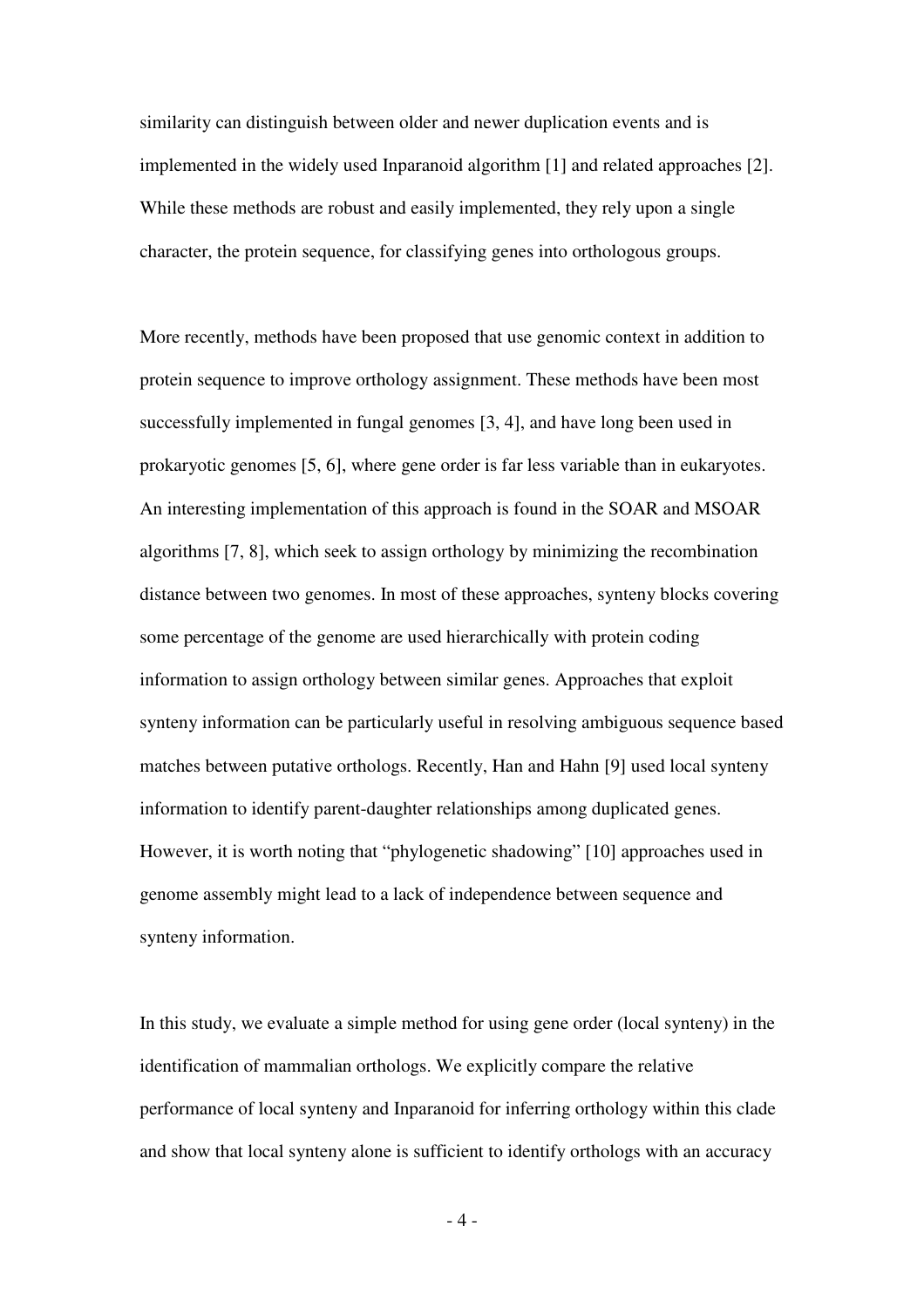comparable to that of Inparanoid. By analyzing cases of discordance between local synteny and Inparanoid we show that local synteny can distinguish between true orthologs and recent retrogenes, can resolve ambiguous many-to-many orthology relationships into one-to-one ortholog pairs, and can highlight possible cases of parental gene displacement by retrogenes.

## **Results**

#### **Using Local Synteny to Infer Orthology**

Several orthology inference methods, such as Inparanoid [1] and OrthoMCL [2], use coding sequence similarity (for example Blastp score [11] or Protdist [12]) as primary orthology signal. In this paper, we use local synteny information to determine orthology. We define the local synteny of two genes as the maximum number of unique homologous matches between their six neighboring genes (three upstream and three downstream immediate neighbors for each gene, see Figure 1). Homology between two neighboring genes is defined as Blastp E-value < 1e-5.

To validate the use of local synteny for inferring orthology, we evaluated the correlation between Protdist and local synteny using a dataset derived from the Pfam protein family database. Pfam families are highly accurate protein families based on protein domains [13]. We randomly selected 1,000 cross-species homologous protein pairs (homologs belonging to a given Pfam family) from five mammalian genomes: *Homo sapiens* (human), *Pan troglodytes* (chimp), *Mus musculus* (mouse), *Rattus norvegicus* (rat), and *Canis familiaris* (dog). To avoid protein family-specific bias in this analysis, we chose one homologous pair from each Pfam family. For each pair we computed Protdist and the degree of local synteny between the two genes. Figure 2a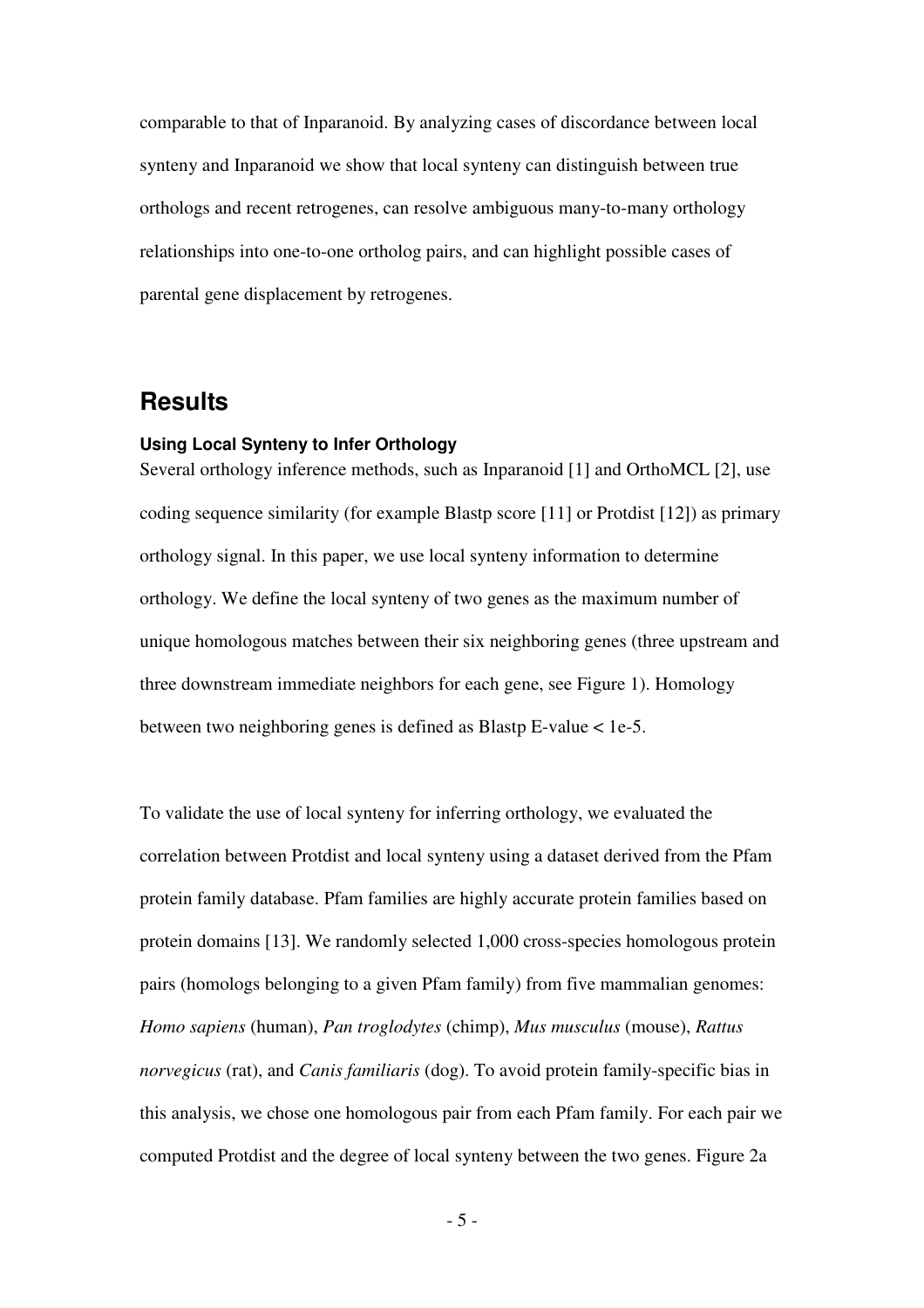shows that there is negative correlation between Protdist and the local synteny of these samples ( $r = -0.67$  with p-value < 0.0001). This is not surprising as gene order is conserved between DNA segments resulting from speciation or large-scale segmental duplication events. However, because local synteny is not directly computed based on the coding sequence, we can use local synteny to test hypotheses of orthology between two genes independent of their coding sequence.

Theoretically two non-orthologous genes should not share homologous neighboring genes. However, there is a small probability of homology matches occurring by chance. Moreover rearrangements, insertions, and deletions will lead to loss of local synteny between orthologous genes. In order to account for these events, we wanted to determine an optimal window size and match percentage that could reliably identify orthologs based on local synteny. In Figure 2b, we test the impact of the number of matches between six neighboring genes to determine local synteny. Student's t tests comparing Protdist means illustrate that  $0, 1$ , and  $>1$  matches have significantly different Protdist means (p-value  $\leq$  0.05). In order to choose the threshold of homologous matches, we calculate the false positive rate (FP) and false negative rate (FN) to Inparanoid orthologs and Ensembl orthologs then choose the threshold that minimizes the sum of FP and FN events. For six neighbors, the pairs with more than one homologous match minimizes FP and FN rates (0.152 to Inparanoid orthologs, and 0.151 to Ensembl orthologs (see Additional file 1)). Increasing the window size to 10 or 20 flanking genes does not show a significant difference in detecting orthology (see Additional file 1). Based on these results we define orthology by local synteny when the number of maximum unique homologous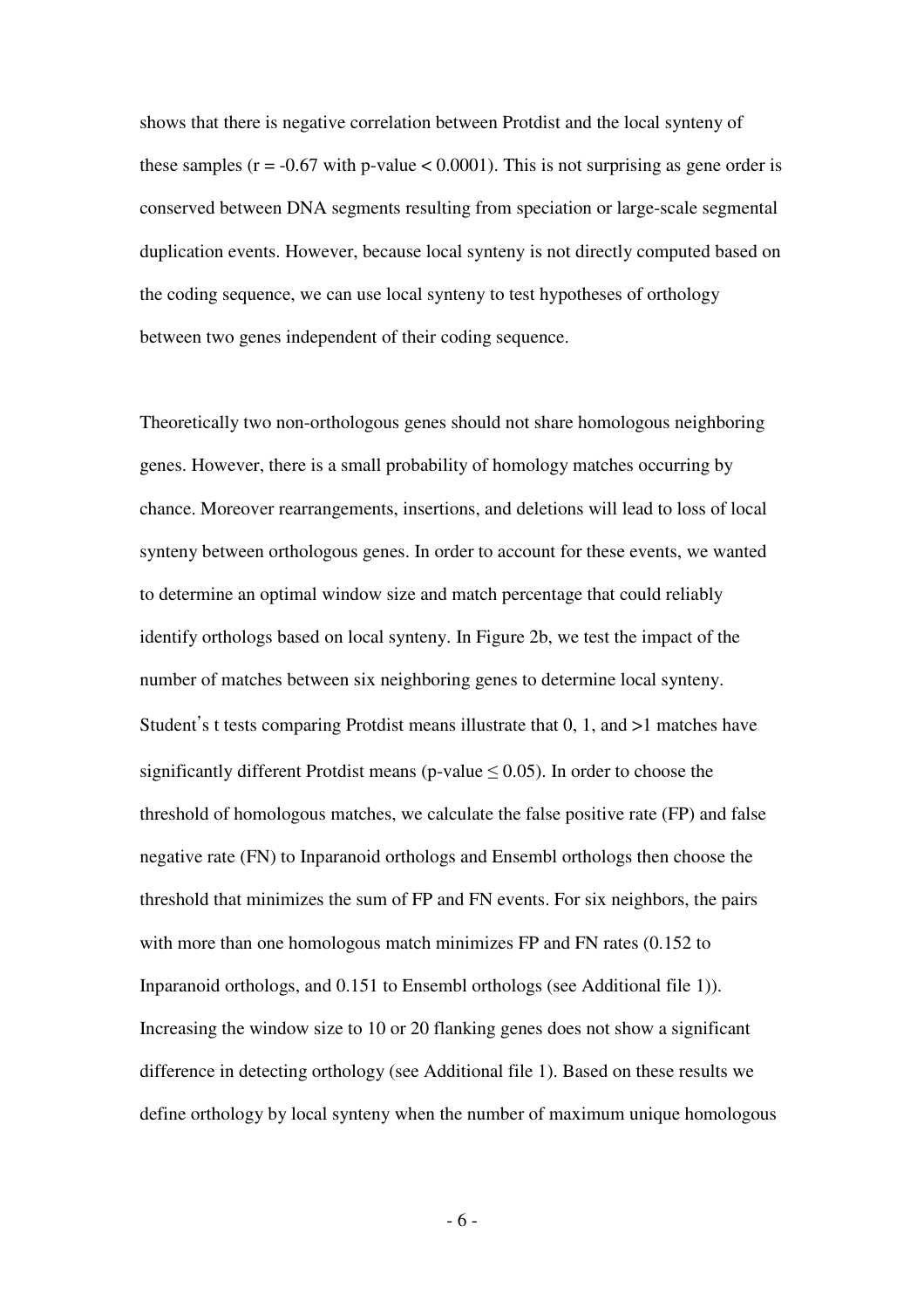matches between the six neighboring genes is greater than one. We will refer to those pairs as syntenic from now on.

**False Positive / False Negative Rates Estimated by LCA (Latent Class Analysis)**  Since many orthology detection methods use more complicated algorithms than just coding sequence similarity, a high correlation between Protdist and local synteny (Figure 2) is not sufficient evidence that local synteny captures true orthology. For a more rigorous analysis we compared local synteny based orthology to the orthology relationships inferred by six well-known orthology detection methods: Inparanoid [1], OrthoMCL [2], RBH (Reciprocal Best Hit), SBH (Single-way or One-way Best Hit), BLASTP, and orthology data from Ensembl [14]. Since there is no gold standard of orthology, we performed Latent Class Analysis (LCA) [15, 16] to estimate the accuracy (sensitivity and specificity) in the absence of a reliable standard. LCA estimates false positive (FP) and false negative rates (FN) based on agreement and disagreement between various ortholog definitions. To minimize sampling bias 10 LCA's were performed on random samples with a size of 1,000 orthologous genes from five mammalian genomes using the same sampling method described in the previous section. For one sample 1,000 Pfam families were randomly selected, then one cross-species protein pair was selected from each Pfam family for analysis by the seven compared orthology inference methods. For all methods based on coding sequence similarity, the longest proteins were used as the representative proteins of the genes. A more detailed description can be found in the methods section.

Figure 3 shows that orthology inference based on local synteny yields a lower FP rate than SBH / BLASTP and a lower FN rate than OrthoMCL, reinforcing the

- 7 -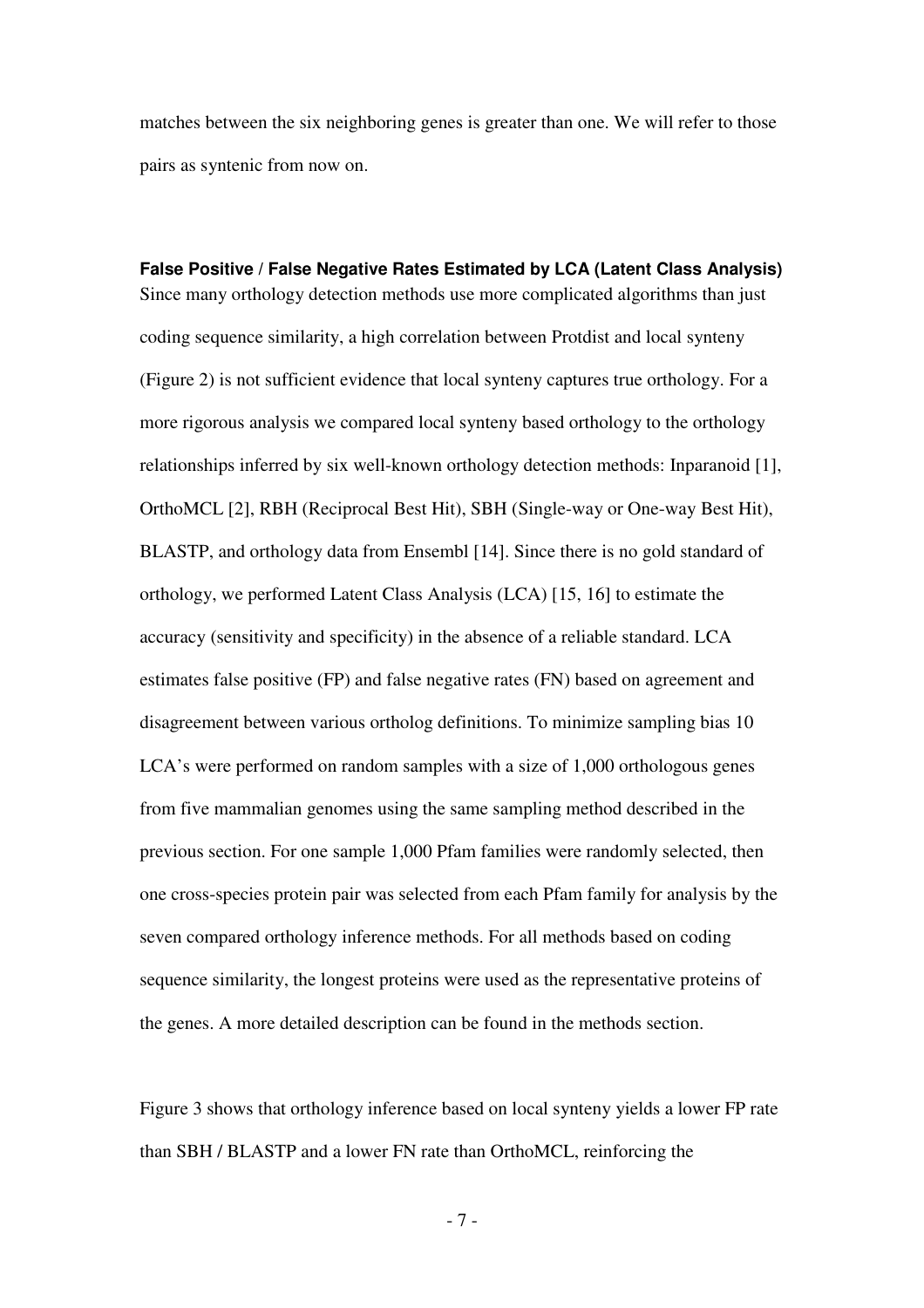interpretation that orthology can be accurately inferred without coding sequence information. However, local synteny has a slightly higher FN rate than the four orthology methods based on coding sequence similarity (BLASTP, SBH, RBH and Inparanoid). This is partially due to the fact that these coding sequence based methods cannot distinguish retrotransposed genes from the original copies unless retrotransposed genes are sufficiently diverse. This might lead to incorrect orthology assignments (retrotransposed copies replace the original ortholog genes) or ambiguous orthology assignments (one-to-many or many-to-many ortholog groups including retrotransposed copies as their members) by these methods. Local synteny also has a slightly higher FP rate than Inparanoid and RBH. This is likely due to the fact that local synteny cannot distinguish DNA-mediated duplicates from the original copies. We analyze these discordances in more detail in the following section.

#### **Discordance between Inparanoid Orthology and Local Synteny Based Orthology**

Because Inparanoid is one of the most widely used ortholog definition methods [17- 19] and is purely based on the coding sequence information, we decided to do a more thorough comparison of Inparanoid and local synteny based orthology. Figure 4 shows the agreement and disagreement between these two orthology prediction methods. The majority of these samples are concordant between two ortholog predictions (syntenic/Inparanoid (55.1%) and non-syntenic/non-Inparanoid (37.9%)), which agree with the LCA results (Figure 3). However, 2.5% of Inparanoid orthologs are non-syntenic, and 4.5% of gene pairs are syntenic but not Inparanoid orthologs. In order to identify the source of this discordance we employed intron-based evidence. Specifically, for each gene pair used in the test we computed the intron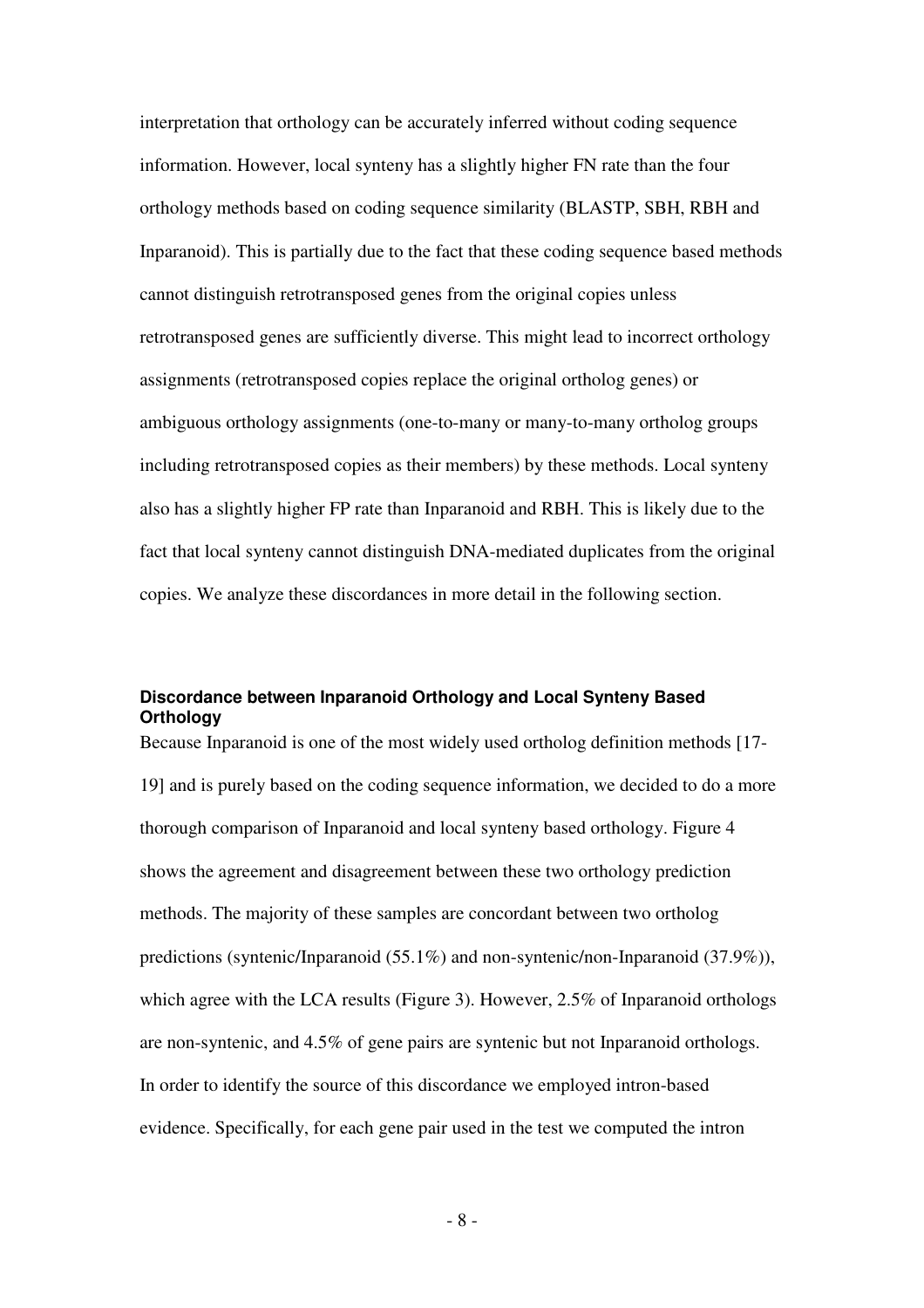conservation ratio (ICR) between the two genes defined as follows (for more details see Methods):

$$
ICR = \frac{\#(positional homologous introns)}{\#(introns positions in protein alignment)}
$$

 Figure 4 shows ICR histograms for pairs of genes falling in each of the four classes of agreement/disagreement between Inparanoid and local synteny. In both concordance cases, namely for syntenic Inparanoid orthologs (Figure 4a) and nonsyntenic non-Inparanoid orthologs (Figure 4d), ICR is in strong agreement with the orthology assignments made by the two methods. Indeed, most of the syntenic Inparanoid orthologs have ICR of 1 (Figure 4a), and the majority of non-syntenic non-Inparanoid orthologs have ICR<0.5 (Figure 4d). In the two discordant cases (7% of the evaluated gene pairs) intron evidence can be used to resolve the conflicting assignments made by Inparanoid and local synteny. About 3/4 of syntenic non-Inparanoid orthologs (Figure 4b) have ICR>0.5 and half of non-syntenic Inparanoid orthologs (Figure 4c) have ICR=0. This suggests that in these cases local synteny based orthology assignments are more often concordant with gene structure evidence (ICR) than those based on coding sequence similarity. However, the ICR histogram of non-syntenic Inparanoid orthologs (Figure 4c) has a bimodal distribution, which might arise from a mixture of FNs from local synteny (pairs with high ICR) and FPs from Inparanoid (pairs with low ICR). We further investigate these cases in the following subsections.

#### **Non-syntenic Inparanoid orthologs with zero ICR: Retrotransposed copies**

All the non-syntenic Inparanoid ortholog pairs with zero ICR contain one intronless copy and one intron-bearing member. Based on local synteny information and intron conservation ratio, these intronless copies are probably retrotransposed (RT) copies of the original orthologs. Of all the samples, 1.2% are non-syntenic 0-ICR Inparanoid

 $-9-$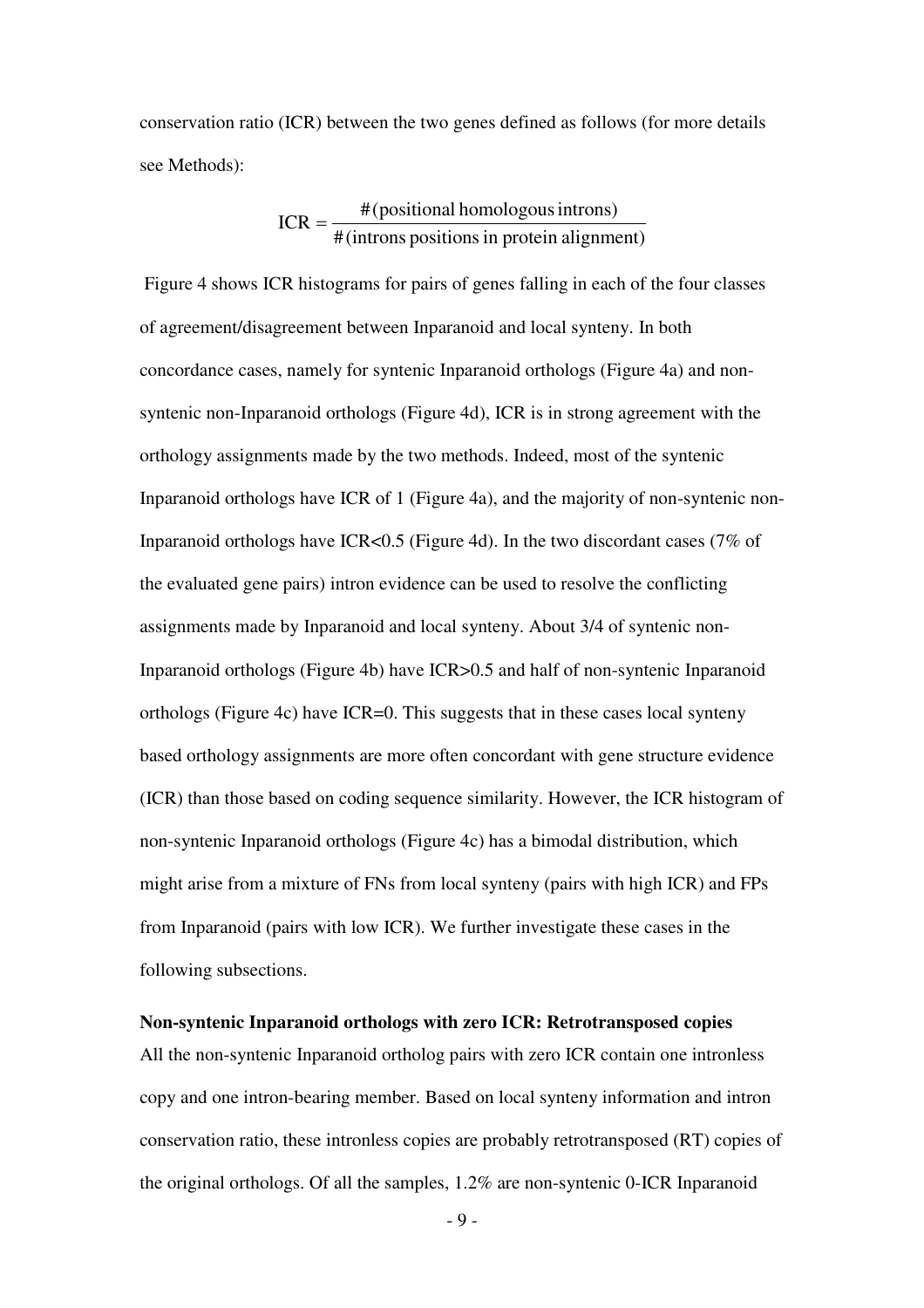orthologs. Inparanoid likely included RT copies in these orthologous groups because the RT copies have not diverged sufficiently to be distinguished from their parent gene. In 0.2% of samples Inparanoid chose RT copies even though there were other syntenic high-ICR copies. Figure 5 shows one of these pairs. In this case, the Blastp score of the dog gene to the RT rat gene (shown as Rat A) is smaller than to the syntenic high-ICR rat gene (Rat B), which caused an Inparanoid miscall, assigning the RT paralog as the ortholog. For the detailed information including Blastp scores and Protdist in tabular format, see Additional file 2.

The rest of non-syntenic 0-ICR Inparanoid orthologs (1.0%) of all samples are classified as one-to-many orthologs by Inparanoid. In many of these one-to-many orthologs, syntenic high-ICR pairs are chosen as "core orthologs" (based on the Inparanoid scores) with additional RT copies added to the orthology group because their protein sequences are still close to those of the original copies. By using local synteny, the RT copies in one-to-many orthologs would be distinguished from the other members. Thus, local synteny based orthology separates RT copies from those generated by speciation or other duplication mechanisms and can be more informative in recovering the evolutionary history of a gene family.

#### **Non-syntenic Inparanoid orthologs with non-zero ICR: Loss of local synteny**

All non-syntenic Inparanoid orthologs with an ICR>0 (1.3%) are likely to result from the loss of local synteny. They each have one homologous match between neighboring genes (lower than the threshold of being syntenic) and are selected from distant species pairs (i.e. not human-chimp or mouse-rat). Each of these distant pairs is part of larger orthology groups (5-species), in which the counterparts in closer species pairs have higher local synteny (more than 1 match). This loss of local

 $-10-$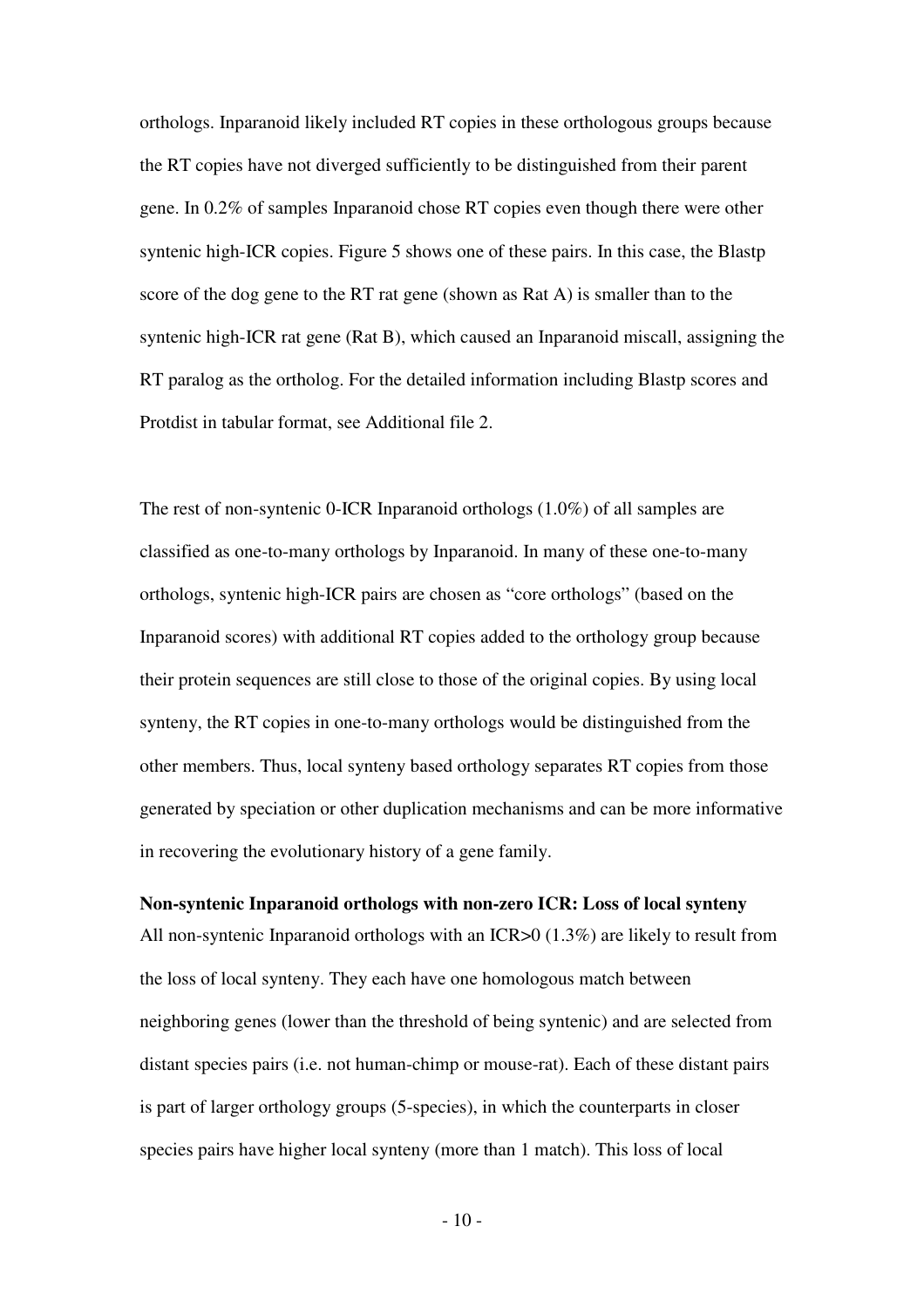synteny likely results from rearrangements and gene insertions or gene losses in more distant species. See Additional file 3 for an example.

#### **Syntenic non-Inparanoid orthologs: Distant paralogs**

There are 2.3% syntenic non-Inparanoid orthologs with an ICR≥0.5 (Figure 4b). The majority (2.1/2.3%) of syntenic non-Inparanoid orthologs with high ICR are likely distant paralogs: both genes are in different syntenic Inparanoid orthology groups with high ICR. This may result from old DNA-mediated duplication events followed by speciation events without significant local genome rearrangements. Local synteny cannot distinguish between orthologs created by large-scale segmental duplications and by polyploidy events. Moreover, the syntenic non-Inparanoid pairs with an ICR<0.5 (1.1% of all tested pairs) are also likely distant paralogs, by old tandem duplications with different gene structures resulting in lower ICR.

**Non-syntenic non-Inparanoid orthologs with ICR of 1: More distant paralogs**  In the non-syntenic non-Inparanoid case (Figure 4d), where the most of these pairs have low ICR, we still find 2.2% of pairs with ICR equal to 1. All these pairs are likely distant paralogs. Table 1 contains the summary of all of these cases.

#### **Local Synteny Breaks the Tie**

Since local synteny is able to differentiate some speciation and duplication events, a phylogenetic tree (or duplication-speciation history) of ambiguous many-to-many orthologs may be determined using local synteny information. In mouse-to-rat ortholog definitions from Inparanoid, there are 131 many-to-many ortholog groups. The majority (~75%) of many-to-many groups are comprised of DNA-mediated duplicated copies (usually from tandem duplications combined with one or two distant segmental duplication events) while  $\approx 20\%$  have true orthologs (confirmed by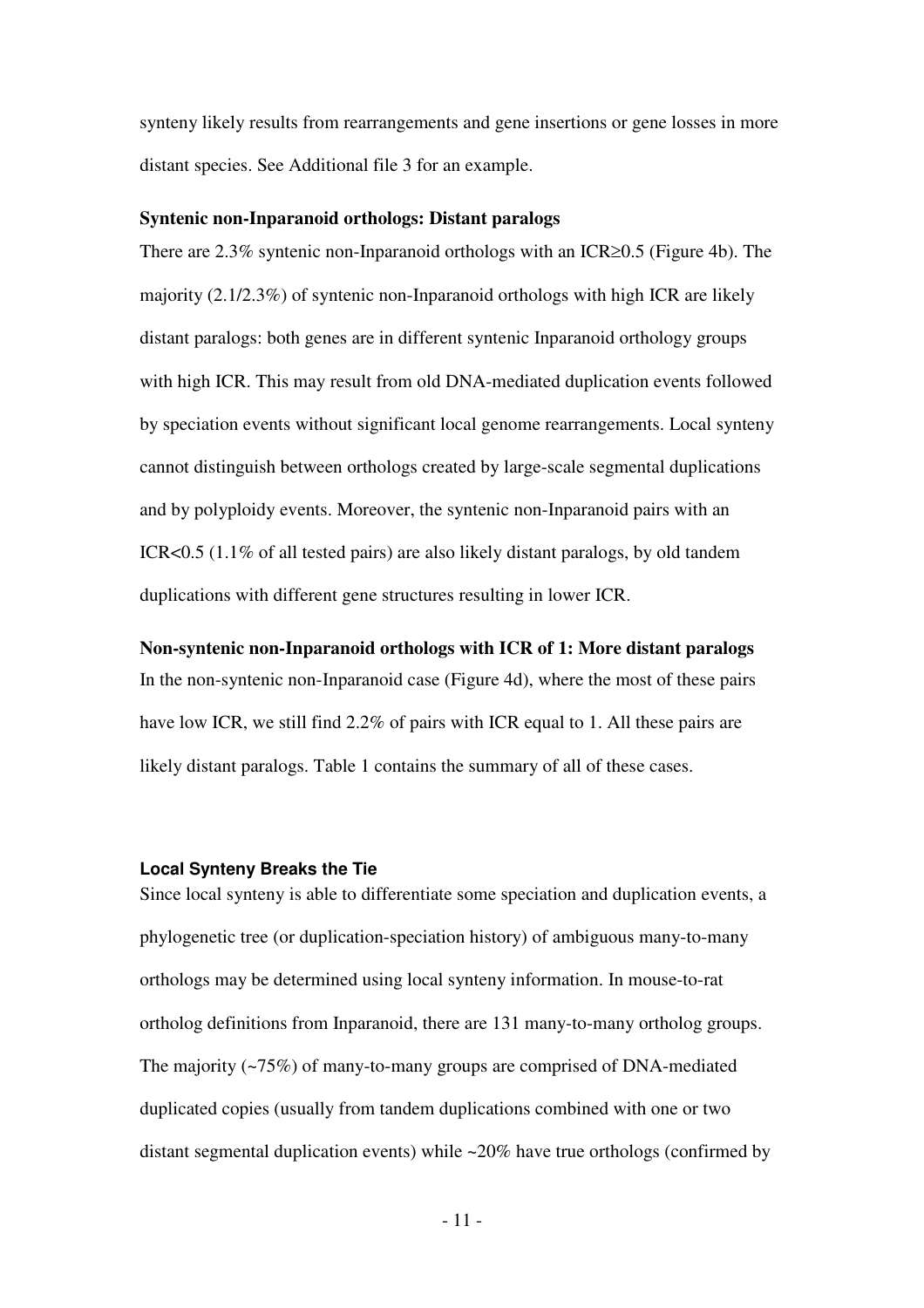local synteny and ICR) as well as non-syntenic intronless copies (probably from RT events).

We present two many-to-many Inparanoid ortholog groups where the local synteny determines the order of evolutionary events in the gene family. One of them is an example of orthologs from distant DNA-mediated duplication event(s) followed by possible rearrangements or gene gains/losses, and then speciation event (Figure 6). In this ortholog group, there are three mouse gene members, ENSMUSG00000001175 (MGI symbol: Calm1), ENSMUSG00000019370 (Calm3), ENSMUSG00000036438 (Calm3, which referred to Calm3x in the figure to avoid confusion) and two rat gene members, ENSRNOG00000004060 (Calm1), ENSRNOG00000016770 (Calm3). All the genes are on different chromosomes and the transcripts of these genes are known (protein coding). Since all the cross-species pairwise sequence similarity measures are equal, Inparanoid could not pick distinct orthologs nor could phylogenetic treebuilding programs determine the tree (for Blastp results see Additional file 4). Neither could ICR break the tie due to a high conservation of gene structure. Finally, no Ensembl ortholog prediction is made between these genes. However, in the figure, two Calm1 genes (ENSMUSG00000001175 and ENSRNOG00000004060) and two Calm3 genes (ENSMUSG00000019370 and ENSRNOG00000016770) have high local synteny (4 and 5 matches, respectively) and any other local synteny is either 0 or 1. In this specific case, local synteny helps break the tie in sequence based similarity. Using this information we can infer an old segmental duplication (SD) event before mouse-rat speciation giving rise to the Calm1 and Calm3 ancestors followed by rearrangements reducing the local synteny between these two mouse and rat ortholog pairs (Figure 6). The third mouse gene  $(Calm3x)$  has just one match with mouse

 $-12$  -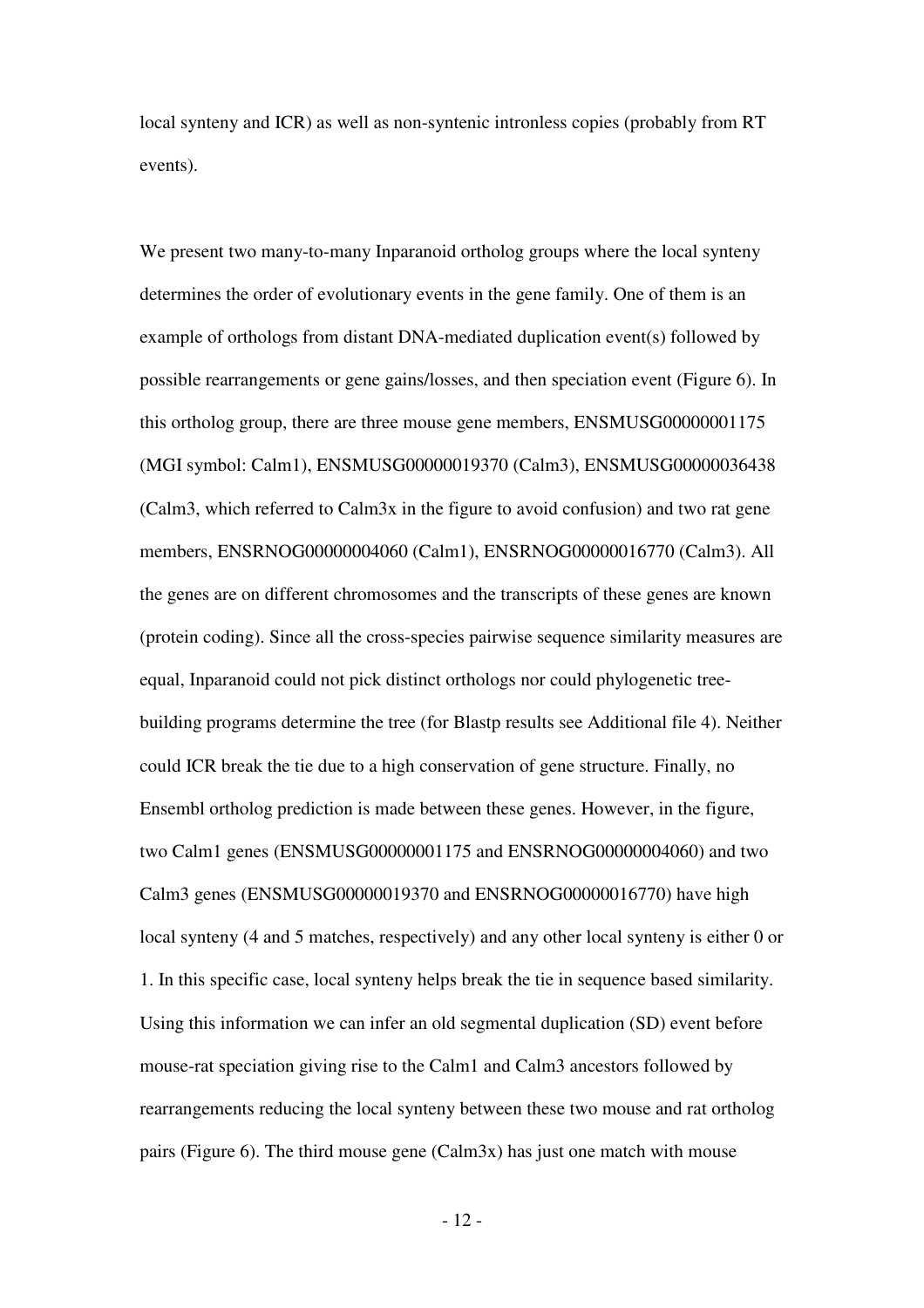Calm1 gene and rat Calm1 gene, and high levels of intron conservation, indicating a DNA duplication event, but we do not have enough local synteny information to tell precisely when the duplication occurred. Also since the mouse Calm3x gene has only one match with the rat Calm1 gene, local synteny does not find this apparent ortholog. For the detailed information in tabular format, see Additional file 4.

Another case where local synteny clarifies the history of closely related groups of duplicates can be seen in mouse-rat many-to-many Inparanoid ortholog group including RT copies (Figure 7). This example contains two members from each species, ENSMUSG00000013701 (MGI symbol: Timm23 referred as Mm1 in the figure), ENSMUSG00000069622 (Timm23 as Mm2) and ENSRNOG00000019811 (Timm23 as Rn1), ENSRNOG00000032900 (TIM23\_RAT as Rn2), where each has one known transcript on different chromosomes. Again, neither Inparanoid nor pairwise Protdist analysis could discriminate orthologs due to identical cross-species Blastp measures (for Blastp results see Additional file 5). Ensembl has a bigger ortholog group including these four genes, but no better information about which are orthologs or RT copies. However two intron bearing genes have perfect local synteny (=6) and an ICR=1, and two intronless copies do not have any local syntenic match to the two intron bearing genes. Therefore, we can infer that two intron bearing genes are the main orthologs and two intronless genes are RT copies of these orthologs. Furthermore, since intronless genes are not syntenic to each other, we infer that the two intronless genes are the result of two separate RT events on each species lineage. For detailed information in tabular format, see Additional file 5.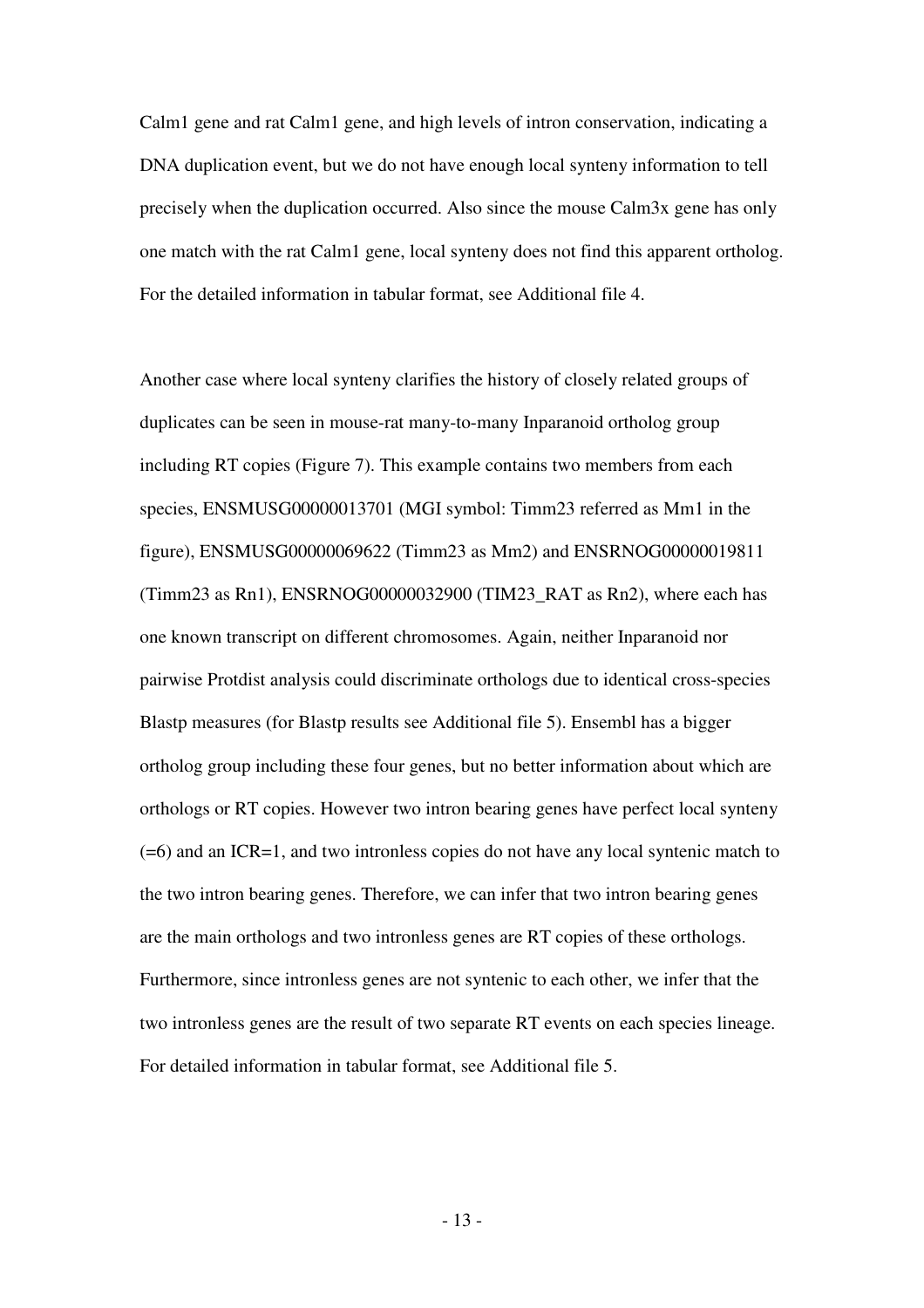## **Discussion**

#### **FP and FN Estimates by Using LCA**

The accurate determination of orthology is critically important to comparative genomics. However it has been a challenge to compare the various orthology determination methods without a reliable gold-standard orthology dataset [15]. The statistical technique of Latent Class Analysis allows estimates of false positive and false negative rates from data based on agreement and disagreement between various ortholog definitions. Because error rates estimated in this way may be affected by which methods are included in the analysis, we must consider the FP and FN rates estimated here as relative error rates. Furthermore, these error rates might not reflect rates obtained from a genome-wide implementation of these methods. There is an ongoing effort on standardizing protein datasets for benchmarking orthology determination methods [20] which would help resolve this issue.

In Figure 3, Inparanoid and RBH agree more closely than any other pair of orthology definitions. This is in accord with the fact that Inparanoid uses the reciprocal best hit to start core ortholog identification. SBH and BLASTP have zero FN rates and higher FP rates than Inparanoid and RBH due to less stringent conditions used for ortholog detection in these methods. The order of FP rates (BLASTP > SBH > RBH) is concordant with the stringency of each method. The FP rate of local synteny based orthology falls between SBH and RBH. This is reasonable considering the fact that SBH and local synteny based orthology cannot distinguish close paralogs from ortholog pairs, but local synteny can separate RT close paralog copies from orthologs.

The FN rate of local synteny based orthology is higher than those of Blastp based orthologies (Inparanoid, RBH, SBH, and BLASTP). This may be due to distant

 $-14$  -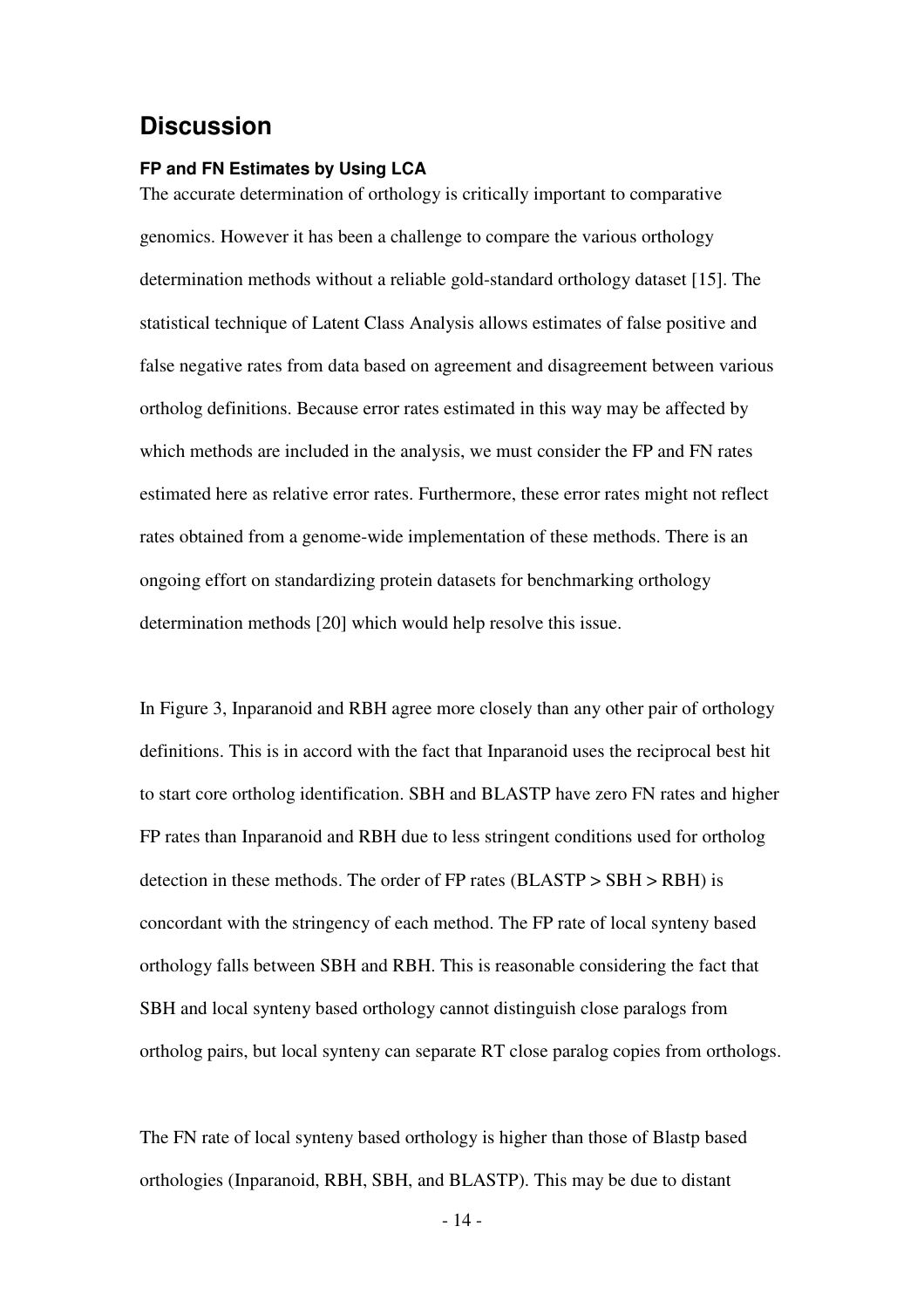paralogs retaining flanking genes, but diverging in their coding sequences enough to be distinguishable by Blastp. RT miscalls by Inparanoid (e.g. Figure 5) are also likely to have contributed to the relative FN rate of local synteny based orthology.

Due to the fact that OrthoMCL detected the smallest number of orthologs in any sample (data not shown) the estimated FN rates from OrthoMCL are the highest in this experiment (approximately 0.3). This is opposite from the result of Chen et al. [15] where OrthoMCL and Inparanoid were shown to have lowest estimated FP and FN rates and OrthoMCL has lower FN rates than Inparanoid. The apparent disparity between these results could be explained by the fact that LCA is designed to estimate consensus FP and FN rates without any guarantee that the estimated rates are close to absolute values, and by the difference in the species sets used in the two experiments: our dataset of five mammalian genomes and the comparatively distant seven eukaryotic genomes used in Chen et al.

#### **Gene Order as a Measure of Conservation**

Synteny information has been used to cluster synteny blocks between two related genomes in order to detect orthologous gene pairs [8, 21] and to reconstruct phylogenetic trees [22]. These synteny blocks are generally used as "genomic anchors" [1] or to place gene loss/deletion events on phylogenetic trees [23, 24], not as a definitive measure to distinguish close paralogs from distant paralogs. In Zheng et al. [21], one of three methods to define orthologs between human and mouse used a genomic anchor approach. They identified synteny anchors and synteny blocks [25, 26] then introduced a local synteny approach for the anchor-poor regions by accepting the pairs of genes flanked by previously identified ortholog pairs. With this approach they found 11% more orthologs than by RBH alone.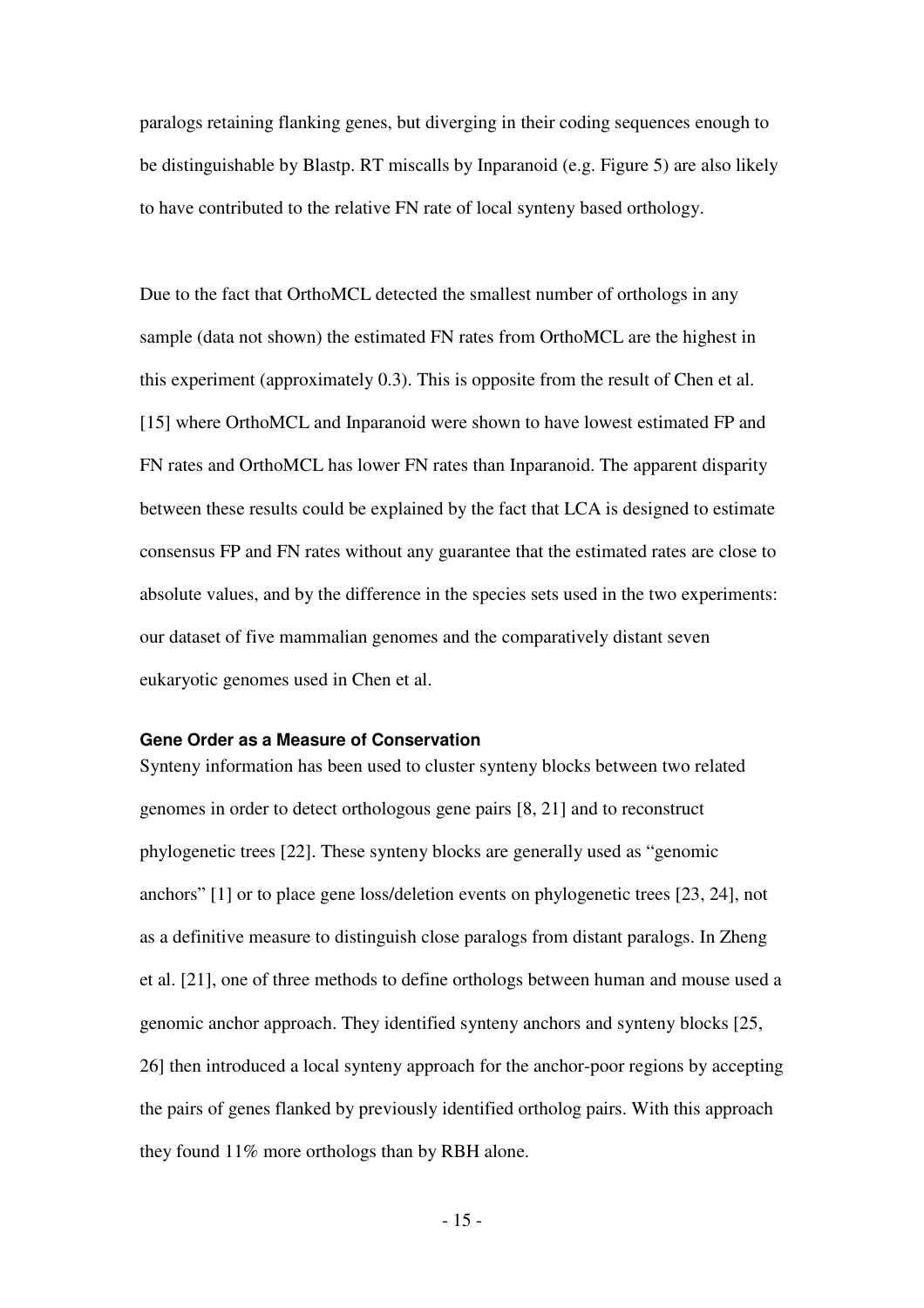Another similar approach to local synteny was used to reconstruct phylogenetic gene trees from coding sequence similarity and local gene order [22]. In the algorithm SYNERGY, Wapinski et al. measure a synteny similarity score for a pair of genes by counting the neighboring genes in syntenic blocks. However, SYNERGY has not been tested in mammalian genomes.

Finally, MSOAR [8] uses combinatorial optimization on global gene order to identify orthologs based on minimal rearrangement scenarios. However, Fu et al. point out that the global optimization might lead to false ortholog links in some scenarios. Because our local synteny exploits proximate synteny information we expect lower false positive ratios than those obtained with MSOAR.

Most importantly, when the orthology is defined by codon sequence similarity, testing any hypothesis of selective pressures on orthologous gene presents tautological challenges. Since orthology detection by local synteny is not based on the comparison of coding sequence information between candidate orthologs, testing the selective pressure between orthologs becomes a valid comparison of largely independent variables. However, gene order also degrades over evolutionary time. How well synteny will be able to effectively identify ancient orthologs remains to be seen.

#### **Gene Duplication Mechanisms and Orthologs**

Gene duplications are a major force in genome evolution [27]. Genes are duplicated through two main duplication mechanisms; DNA-mediated and RNA-mediated [27, 28]. DNA-mediated duplications can include multiple genes and associated intergenic sequences and introns. On the other hand, RNA-mediated duplication, or retrotransposition (RT), only copies coding sequences in the duplication event.

 $-16$  -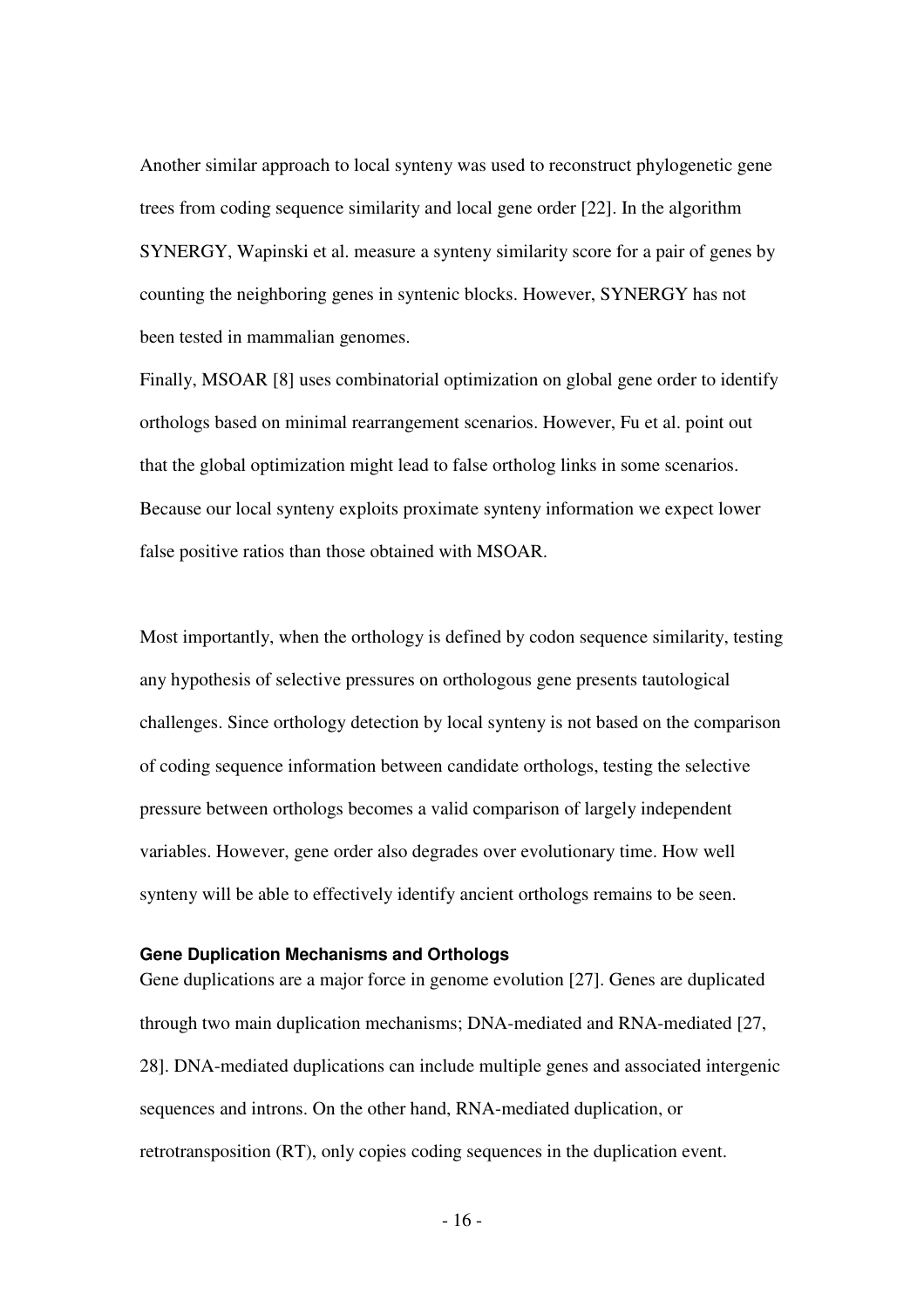Retrotransposed genes had been considered mostly "dead on arrival", but recent studies [29, 30] show that there are many functional RT copies in the human and mouse genomes.

Sometimes the difference between coding sequences of parental genes and RT copies is not large enough to distinguish the RT copy from the parent. RT copies, however, do not share introns or flanking genes with the parental paralog. Therefore, local synteny and gene structure can often separate the RT copy from the original gene. However, when neither has an intron, only local synteny will distinguish parental and RT copies. Based on our random sampling, approximately 8~10% of Pfam orthologs are intronless gene pairs.

#### **Gene Order Helps Illuminate Gene Family Evolution**

Reconstructing phylogenetic trees informs our understanding of the evolutionary history of gene families. Using tree reconciliation between a species tree and gene tree we can identify duplication and lost events on the tree. However by distinguishing two duplication mechanisms, DNA-mediated and RNA-mediated, not just identifying duplication events, we can sometimes place duplication events in an appropriate phylogenetic context. For example, as Figure 6 and Figure 7 show, when coding sequence does not distinguish paralogs, local synteny can determine whether DNA or RNA-mediated duplication occurred first. Local synteny can also help place RT duplication events before or after speciation (Figure 7). Even when the coding sequence of RT duplicates drifts apart, pre-speciation RT genes often retain local synteny. Conversely, when RT duplicates are young enough to be indistinguishable by coding sequence comparison, synteny can discriminate between pre-speciation duplications, and independent RT duplication events in parallel lineages. Finally,

- 17 -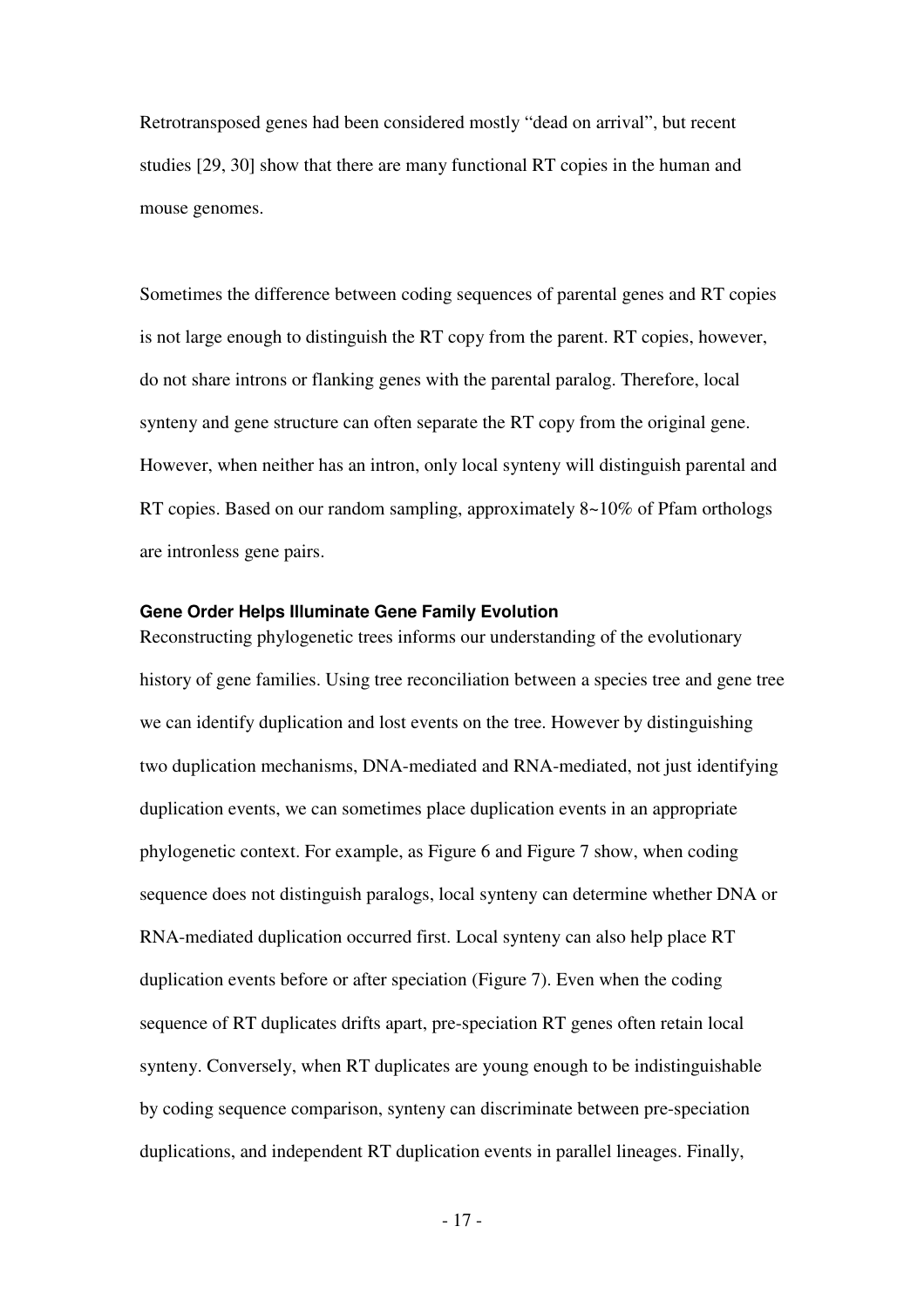local synteny information can often resolve the order of iterative DNA-mediated duplication events in large gene families (see also [9]).

# **Conclusions**

In this paper, we investigate the concordance between coding sequence based orthology (Inparanoid) and local synteny based orthology. In the 5 mammalian genomes studied, 93% of the sampled inter-species pairs were found to be concordant between the two orthology methods, illustrating that local synteny can largely substitute for coding sequence in identifying orthologs. However, 7% of pairs were found to be discordant. Discordance is often associated with evolutionary events like retrotransposition, iterative DNA-mediated duplication, and genome rearrangement. Analysis of discordant cases between local synteny and Inparanoid shows that local synteny can differentiate between true orthologs and recent retrogenes, can split ambiguous many-to-many orthology groups into more precise one-to-one ortholog pairs, and, when employed in a genome-wide screen, might help in highlighting possible cases of non-orthologous gene displacement by retrocopied paralogs in mammalian genomes.

## **Methods**

### **Datasets for Ortholog Definitions**

Five species analyzed (human, chimp, mouse, rat and dog) were obtained from Ensembl release 48 [31]. We only used protein coding genes in the Ensembl database. For genes with multiple alternative transcripts we used the longest transcripts as the representative ones. We used Pfam families [13] to choose ortholog candidates. Since

- 18 -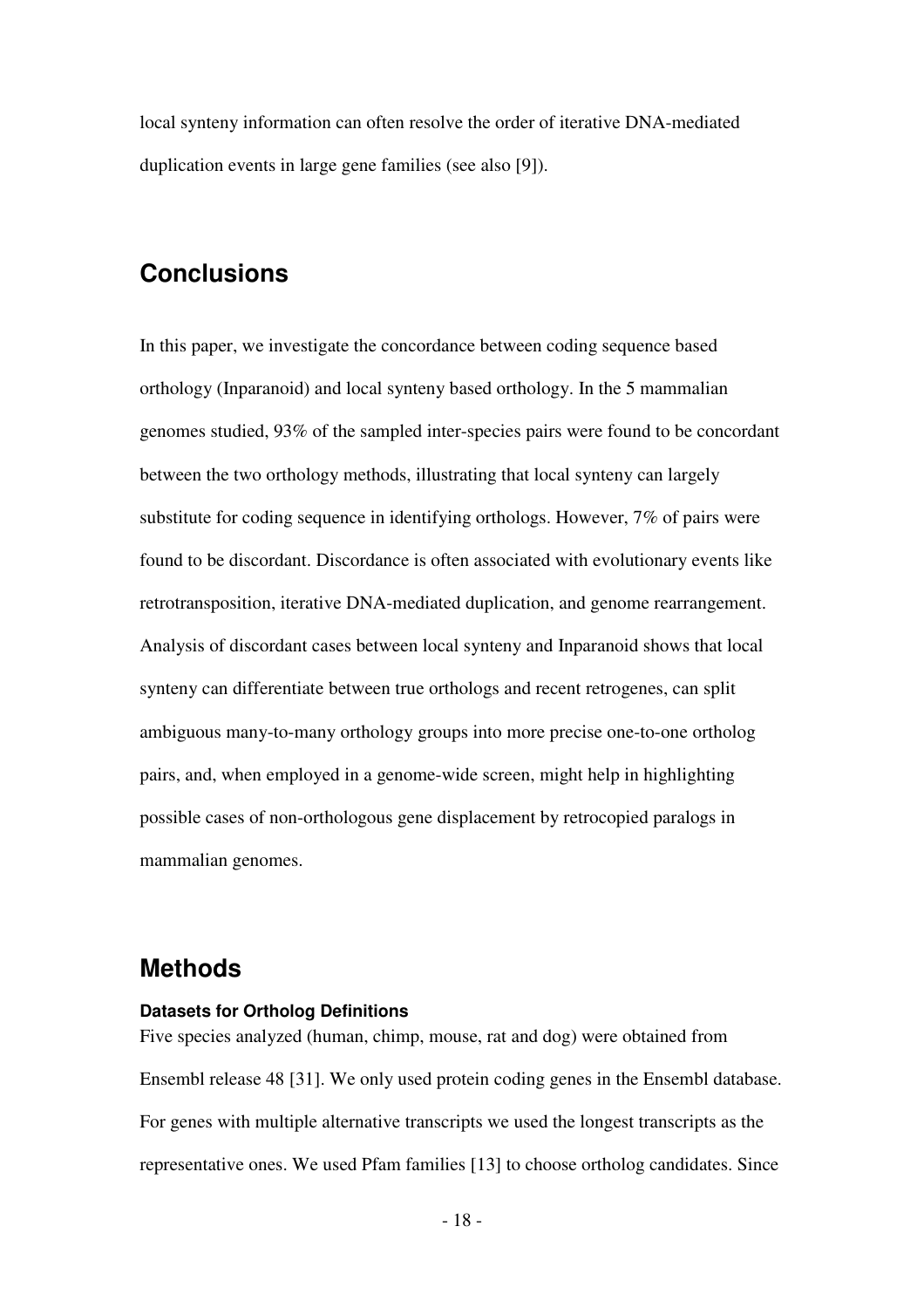there are more than hundreds of millions possible protein pairs among five genomes in Pfam families, we sampled our datasets in the following way. First, we randomly selected 1,000 families from 3,418 Pfam families which have at least two representative proteins from different genomes. One cross-species protein pair was selected from each Pfam family in order to avoid a bias from big families. We used 10 sample datasets for the LCA experiment and one of them was used in the discordance analysis.

#### **Local Synteny**

Local synteny is measured by homology between the neighboring genes of two genes of interest. In this study the maximum unique homology matches between two sets of six neighboring genes (three upstream and three downstream neighbors) was used. The matches do not need to be co-linear or between genes on the same strand/orientation either (see Figure 1), which allows for genome microrearrangements as well as gene losses and insertions in the flanking region. The homology between neighboring genes is decided by pre-calculated Blastp [11] results in the Ensembl Compara database [14]. To avoid having high local synteny due to proximate tandem array genes, we considered the tandem array genes as one neighboring gene. Within a tandem array, each gene was counted separately.

### **Orthology Definitions and LCA**

We used five orthology detection methods and Ensembl orthology in comparison with our local synteny based orthology. For each of the five orthology detection methods,- namely Inparanoid [1], OrthoMCL [2], SBH (single or one-way best hits), RBH (reciprocal best hits) and BLASTP (one-way Blastp hits with the threshold) -- we used the pre-computed Blastp outputs in Ensembl database as input data. Parameters and thresholds used for each method are as follows: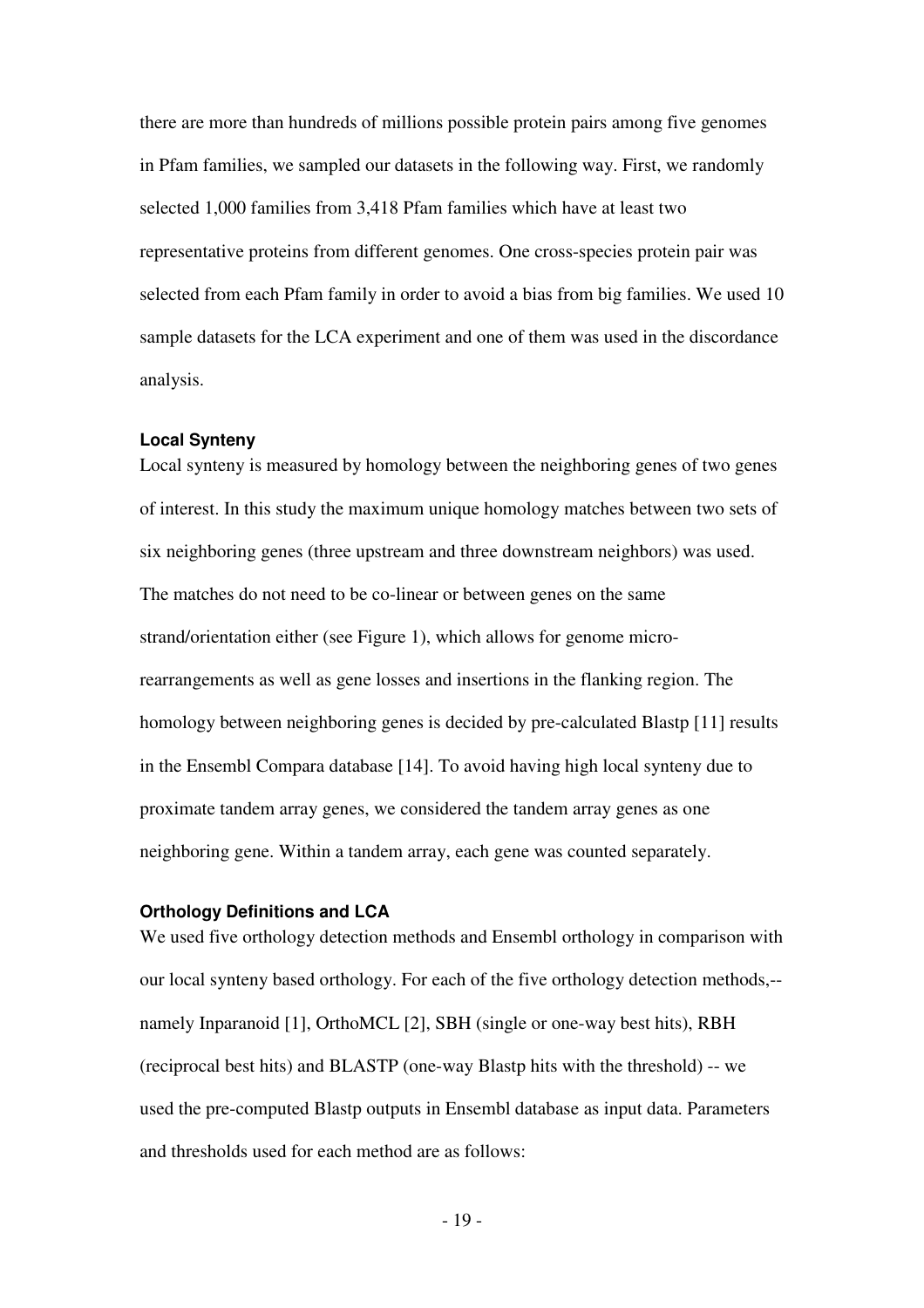- 1) BLASTP: homology detection using E-value cutoff (=1e-5)
- 2) SBH: Single-way or One-way Best Hit. 'Best-hit' is defined as the hit (or multiple hits tied) with the highest E-value (E-value cutoff=1e-5)
- 3) RBH: Reciprocal Best Hit. 'Best-hit' is defined as same as SBH (E-value  $cutoff=1e-5$ )
- 4) Inparanoid (v2.0): bit score cutoff=50 bits and sequence overlap cutoff=0.5
- 5) OrthoMCL (v1.4): E-value cutoff=1e-5 and MCL inflation index=1.5; MCL package (v02-063) was used.

The frequency table of agreements and disagreements between orthology detection methods was calculated and used for LCA. LCA was performed using the LEM package [32] with default parameters to estimate the false positive and false negative rates. We used a basic latent model to produce Figure 3 assuming independence between various orthology detection methods. However, all methods we considered are solely or partially based on protein sequences. In order to account for these dependencies, we applied another latent model with an extra latent variable. With such a model, called latent class model with random effects or a continuous factor (CFactor) model, the responses of different tests are assumed to be independent [15, 33]. Although the estimated error rates from the CFactor model (Additional file 6) are less tightly distributed than ones from the basic model, the relative values are not changed significantly compared with Figure 3. The looser distribution of values in the CFactor model is likely due to a lack of convergence in these runs. For detailed description of two LCA models and the FP/FN graph by the CFactor model, see Additional file 6.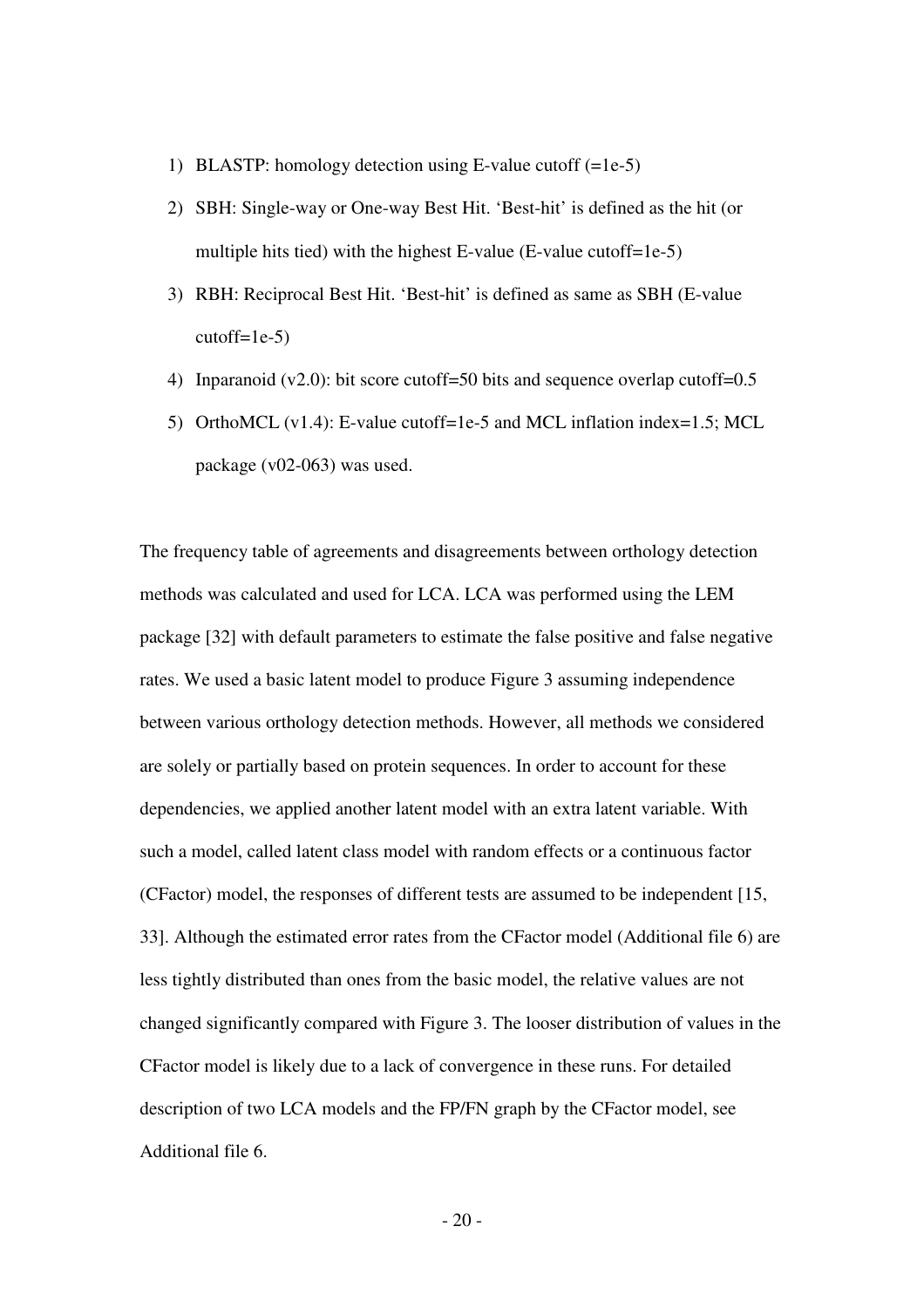#### **Intron Conservation Ratio (ICR)**

Gene structure similarity is measured by the intron conservation ratio (ICR) between two intron-bearing genes [34]. . For genes with multiple alternative transcripts we developed a collapsed gene model that incorporates all potential exons of that gene. Resulting exon coordinates were used to obtain the protein alignments and also to align the positions of introns. ICR between two homologous genes was calculated as the ratio of the number of positionally homologous introns divided by the total number of intron positions from the protein/intron alignment, similar to the method in Rogozin et al. [34]. Introns with less than 40BP were ignored in ICR calculation.

#### **Case Analysis**

For the discordant cases between Inparanoid, local synteny, and/or ICR based orthology (Panels b and c of Figure 4 and part of data in Figure 4d), we investigated:

- 1) any significant Blastp hits other than the sampled pairs (with ICR=0 in Figure 4c or with ICR≥0.5 in Figure 4b) in order to find RT miscalls by Inparanoid  $(e.g., Figure 5)$
- 2) the other Inparanoid orthologs in all 5 species in order to confirm rearrangement history in those families (with ICR>0 in Figure 4c), and
- 3) Inparanoid orthologous counterparts of non-Inparanoid sampled pairs in Figure 4b and Figure 4d to confirm these sampled pairs from distant paralogs.

Mouse-rat many-to-many Inparanoid ortholog groups were collected and analyzed to reconstruct their evolutionary history by considering the genomic location and intron content of their member genes. Two example ortholog groups (Figure 6 and Figure 7) were chosen due to their unambiguous evolutionary history: for most groups it is difficult to unambiguously reconstruct the full evolution due to the presence of intermingled events.

 $-21$  -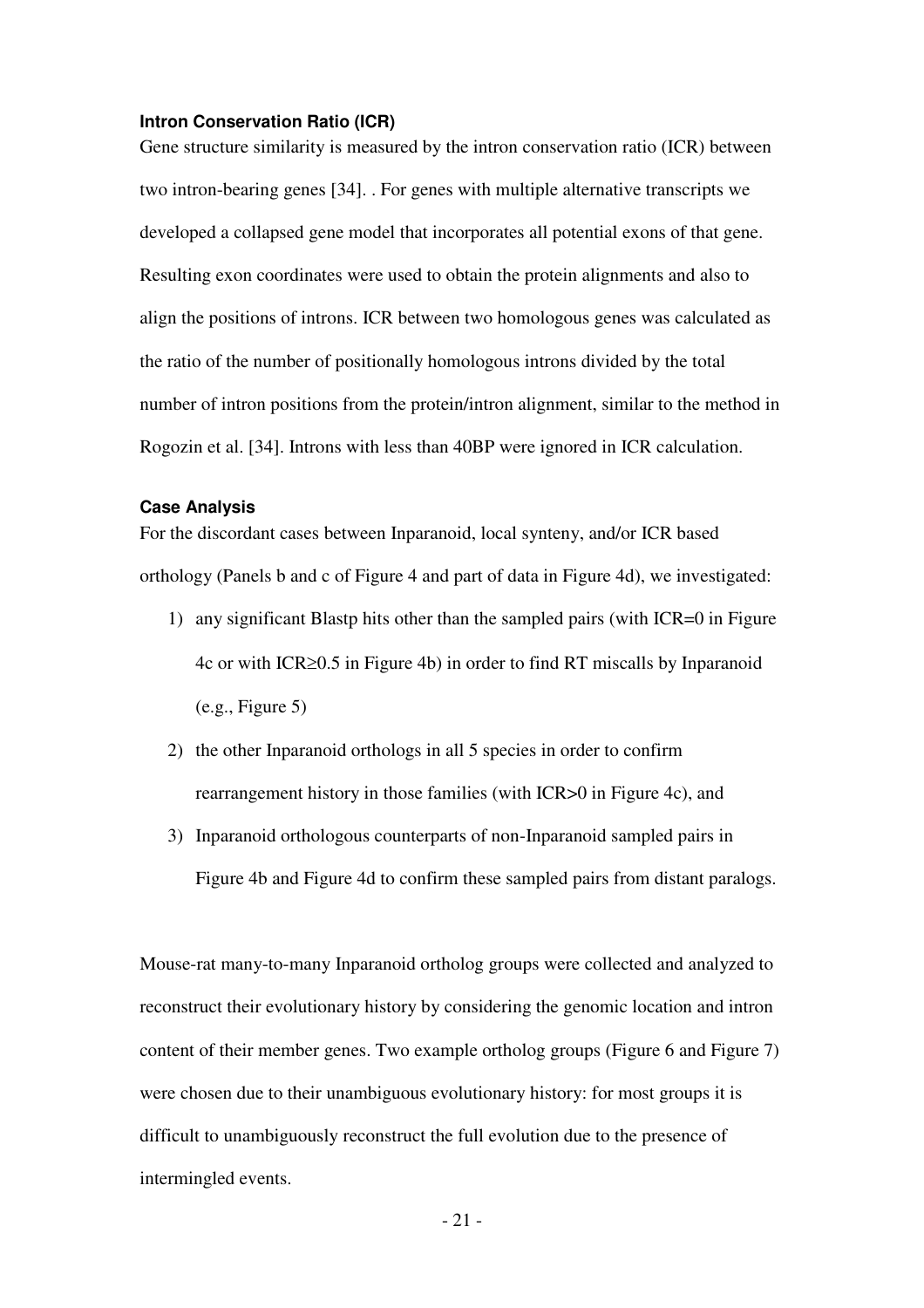# **Authors' contributions**

JJ performed the programming and the data analysis. JJ, IIM and CEN participated in the design of the study and drafted the manuscript. All authors read and approved the final manuscript.

# **Acknowledgements**

We thank Asav Dharia for critical reading of the manuscript and valuable suggestions.

## **References**

- 1. Berglund A, Sjolund E, Ostlund G, Sonnhammer ELL: **InParanoid 6: eukaryotic ortholog clusters with inparalogs**. *Nucl. Acids Res.* 2008, **36**:D263-266.
- 2. Li L, Stoeckert CJ, Roos DS: **OrthoMCL: Identification of Ortholog Groups for Eukaryotic Genomes**. *Genome Res.* 2003, **13**:2178-2189.
- 3. Kellis M, Birren BW, Lander ES: **Proof and evolutionary analysis of ancient genome duplication in the yeast Saccharomyces cerevisiae**. *Nature* 2004, **428**:617-624.
- 4. Wapinski I, Pfeffer A, Friedman N, Regev A: **Natural history and evolutionary principles of gene duplication in fungi**. *Nature* 2007, **449**:54- 61.
- 5. Lemoine F, Lespinet O, Labedan B: **Assessing the evolutionary rate of positional orthologous genes in prokaryotes using synteny data**. *BMC Evolutionary Biology* 2007, **7**:237.
- 6. Lemoine F, Labedan B, Lespinet O: **SynteBase/SynteView: a tool to visualize gene order conservation in prokaryotic genomes**. *BMC*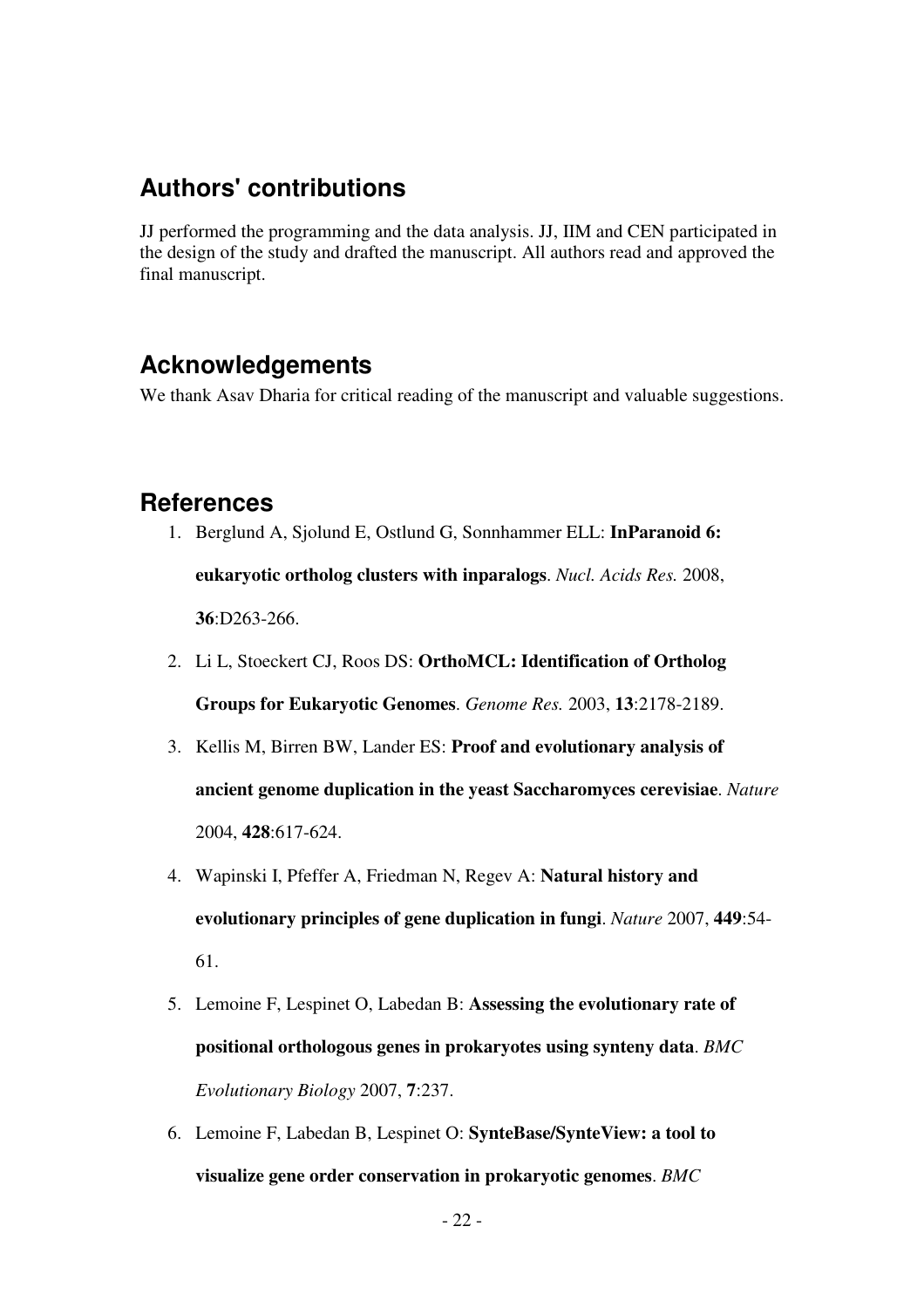*Bioinformatics* 2008, **9**:536.

- 7. Fu Z, Chen X, Vacic V, Nan P, Zhong Y, Jiang T : **A Parsimony Approach to Genome-Wide Ortholog Assignment**. In *Research in Computational Molecular Biology*. 2006, **3909**:578-594.
- 8. Fu Z, Chen X, Vacic V, Nan P, Zhong Y, Jiang T : **MSOAR: a highthroughput ortholog assignment system based on genome rearrangement**. *J. Comput. Biol* 2007, **14**:1160-75.
- 9. Han MV, Hahn MW: **Identifying Parent-Daughter Relationships Among Duplicated Genes**. In *Proceedings of the Pacific Symposium on Biocomputing*. 2009, **14**:114-125.
- 10. Boffelli D, McAuliffe J, Ovcharenko D, Lewis KD, Ovcharenko I, Pachter L, Rubin EM : **Phylogenetic Shadowing of Primate Sequences to Find Functional Regions of the Human Genome**. *Science* 2003, **299**:1391-1394.
- 11. Altschul SF, Madden TL, Schäffer AA, Zhang J, Zhang Z, Miller W, Lipman DJ : **Gapped BLAST and PSI-BLAST: a new generation of protein database search programs**. *Nucl. Acids Res.* 1997, **25**:3389-3402.
- 12. Felsenstein J: *PHYLIP (Phylogeny Inference Package) version 3.6*. Department of Genetics, University of Washington, Seattle; [http://evolution.genetics.washington.edu/phylip.html].
- 13. Finn RD, Mistry J, Schuster-Böckler B, Griffiths-Jones S, Hollich V, Lassmann T, Moxon S, Marshall M, Khanna A, Durbin R, Eddy SR, Sonnhammer EL, Bateman A : **Pfam: clans, web tools and services**. *Nucl. Acids Res.* 2006, **34**:D247-251.
- 14. Flicek P, Aken BL, Beal K, Ballester B, Caccamo M, Chen Y, Clarke L, Coates G, Cunningham F, Cutts T, Down T, Dyer SC, Eyre T, Fitzgerald S,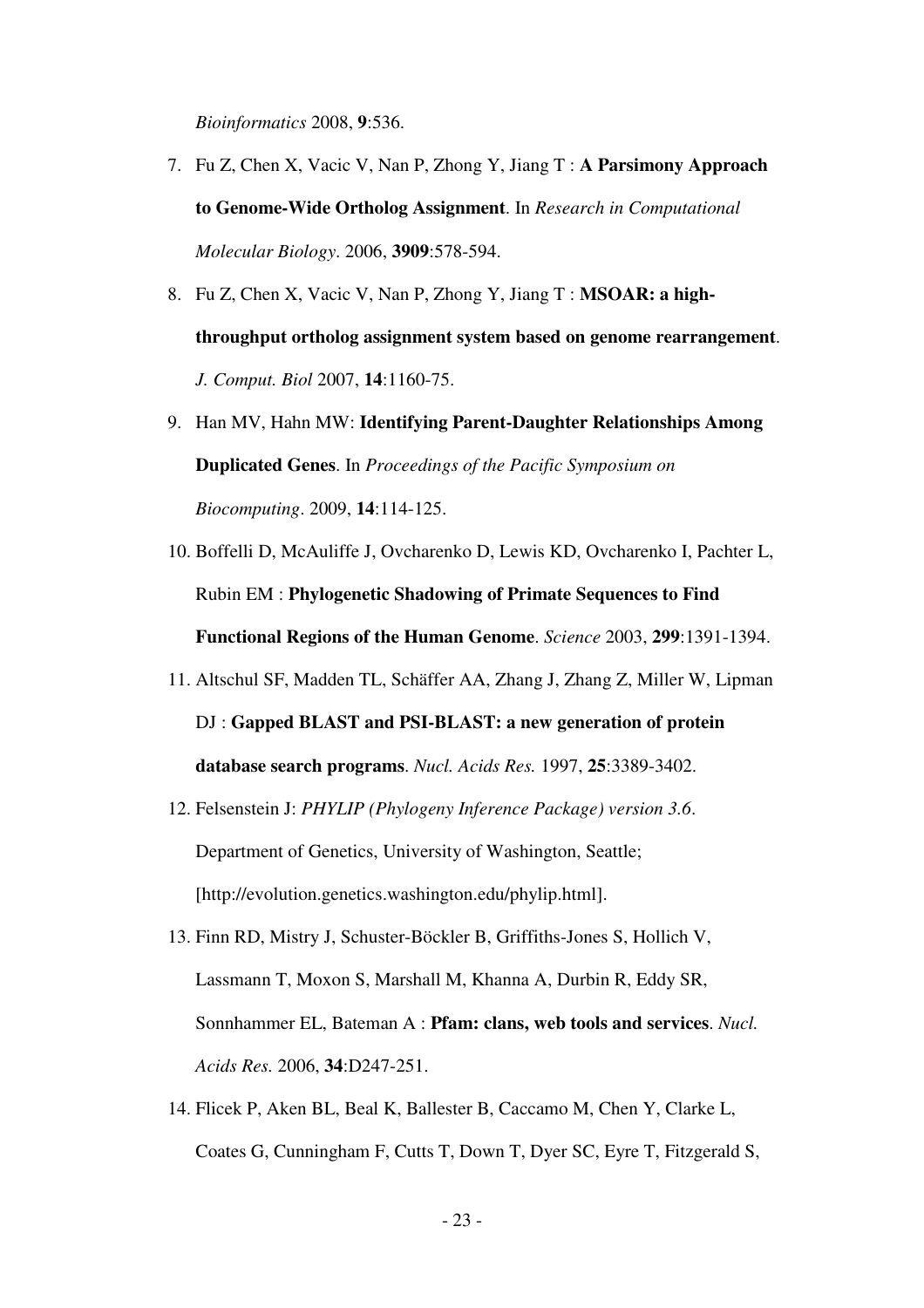Fernandez-Banet J, Gräf S, Haider S, Hammond M, Holland R, Howe KL, Howe K, Johnson N, Jenkinson A, Kähäri A, Keefe D, Kokocinski F, Kulesha E, Lawson D, Longden I, Megy K, Meidl P, Overduin B, Parker A, Pritchard B, Prlic A, Rice S, Rios D, Schuster M, Sealy I, Slater G, Smedley D, Spudich G, Trevanion S, Vilella AJ, Vogel J, White S, Wood M, Birney E, Cox T, Curwen V, Durbin R, Fernandez-Suarez XM, Herrero J, Hubbard TJ, Kasprzyk A, Proctor G, Smith J, Ureta-Vidal A, Searle S : **Ensembl 2008**. *Nucl. Acids Res.* 2008, **36**:D707-714.

- 15. Chen F, Mackey AJ, Vermunt JK, Roos DS: **Assessing Performance of Orthology Detection Strategies Applied to Eukaryotic Genomes**. *PLoS ONE* 2007, **2**:e383.
- 16. Hui SL, Zhou XH: **Evaluation of diagnostic tests without gold standards**. *Statistical Methods in Medical Research* 1998, **7**:354-70.
- 17. Bandyopadhyay S, Sharan R, Ideker T: **Systematic identification of functional orthologs based on protein network comparison**. *Genome Res.* 2006, **16**:428-435.
- 18. Su Z, Wang J, Yu J, Huang X, Gu X: **Evolution of alternative splicing after gene duplication**. *Genome Res.* 2006, **16**:182-189.
- 19. Ho Sui SJ, Fulton DL, Arenillas DJ, Kwon AT, Wasserman WW: **oPOSSUM: integrated tools for analysis of regulatory motif over-representation**. *Nucl. Acids Res.* 2007, **35**:W245-252.
- 20. Gabaldón T, Dessimoz C, Huxley-Jones J, Vilella AJ, Sonnhammer EL, Lewis S : **Joining forces in the quest for orthologs**. *Genome Biology* 2009, **10**:403.
- 21. Zheng XH, Lu F, Wang ZY, Zhong F, Hoover J, Mural R : **Using shared genomic synteny and shared protein functions to enhance the**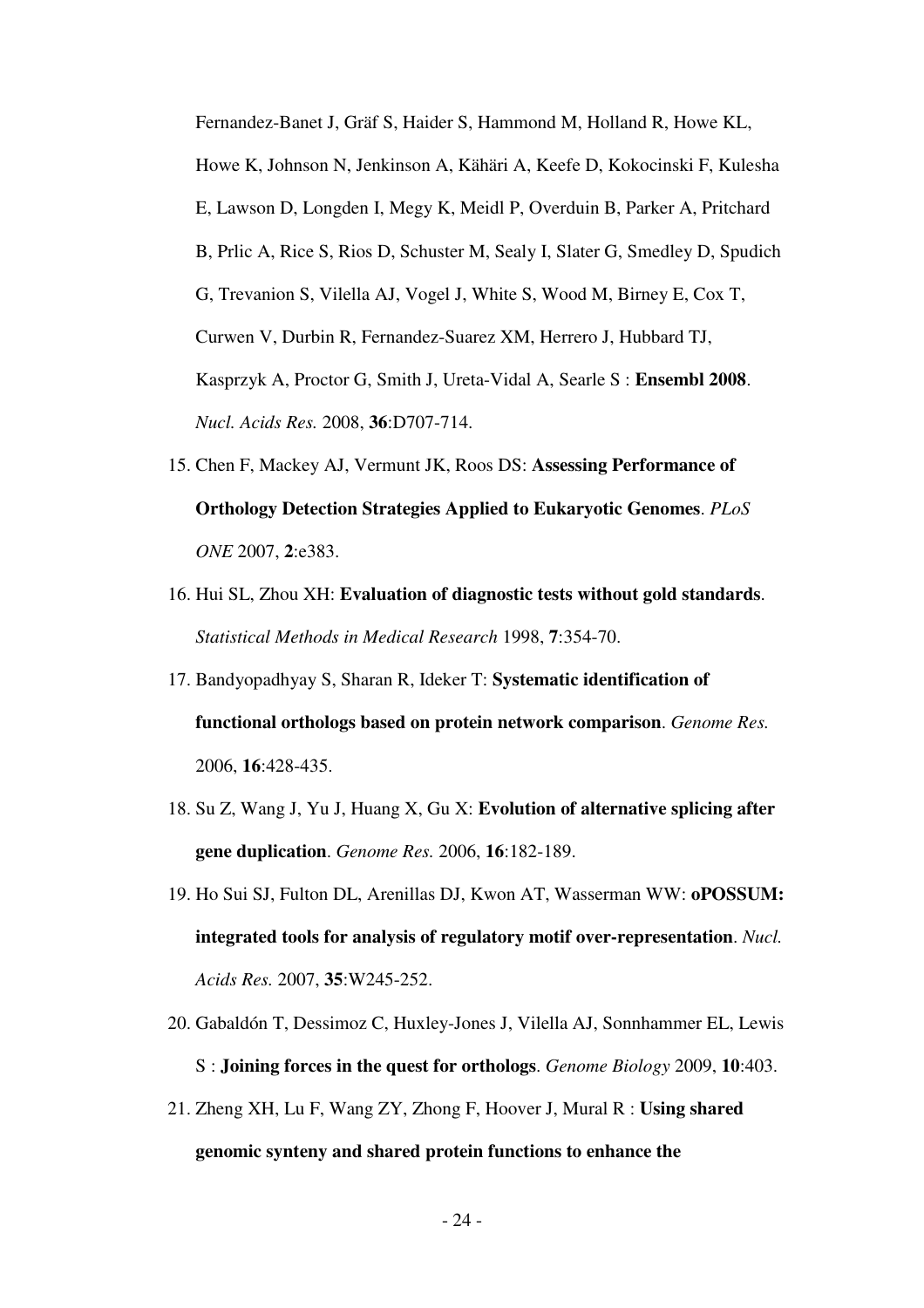#### **identification of orthologous gene pairs**. *Bioinformatics* 2005, **21**:703-710.

- 22. Wapinski I, Pfeffer A, Friedman N, Regev A: **Automatic genome-wide reconstruction of phylogenetic gene trees**. *Bioinformatics* 2007, **23**:i549- 558.
- 23. Chen K, Durand D, Farach-Colton M: **NOTUNG: A Program for Dating Gene Duplications and Optimizing Gene Family Trees**. *J. Comput. Biol* 2000, **7**:429-47.
- 24. Poptsova MS, Gogarten JP: **BranchClust: a phylogenetic algorithm for selecting gene families**. *BMC Bioinformatics.* 2007, **8**:120.
- 25. Mouse Genome Sequencing Consortium: **Initial sequencing and comparative analysis of the mouse genome**. *Nature* 2002, **420**:520-562.
- 26. Mural RJ, Adams MD, Myers EW, Smith HO, Miklos GL, Wides R, Halpern A, Li PW, Sutton GG, Nadeau J, Salzberg SL, Holt RA, Kodira CD, Lu F, Chen L, Deng Z, Evangelista CC, Gan W, Heiman TJ, Li J, Li Z, Merkulov GV, Milshina NV, Naik AK, Qi R, Shue BC, Wang A, Wang J, Wang X, Yan X, Ye J, Yooseph S, Zhao Q, Zheng L, Zhu SC, Biddick K, Bolanos R, Delcher AL, Dew IM, Fasulo D, Flanigan MJ, Huson DH, Kravitz SA, Miller JR, Mobarry CM, Reinert K, Remington KA, Zhang Q, Zheng XH, Nusskern DR, Lai Z, Lei Y, Zhong W, Yao A, Guan P, Ji RR, Gu Z, Wang ZY, Zhong F, Xiao C, Chiang CC, Yandell M, Wortman JR, Amanatides PG, Hladun SL, Pratts EC, Johnson JE, Dodson KL, Woodford KJ, Evans CA, Gropman B, Rusch DB, Venter E, Wang M, Smith TJ, Houck JT, Tompkins DE, Haynes C, Jacob D, Chin SH, Allen DR, Dahlke CE, Sanders R, Li K, Liu X, Levitsky AA, Majoros WH, Chen Q, Xia AC, Lopez JR, Donnelly MT, Newman MH, Glodek A, Kraft CL, Nodell M, Ali F, An HJ, Baldwin-Pitts D, Beeson KY,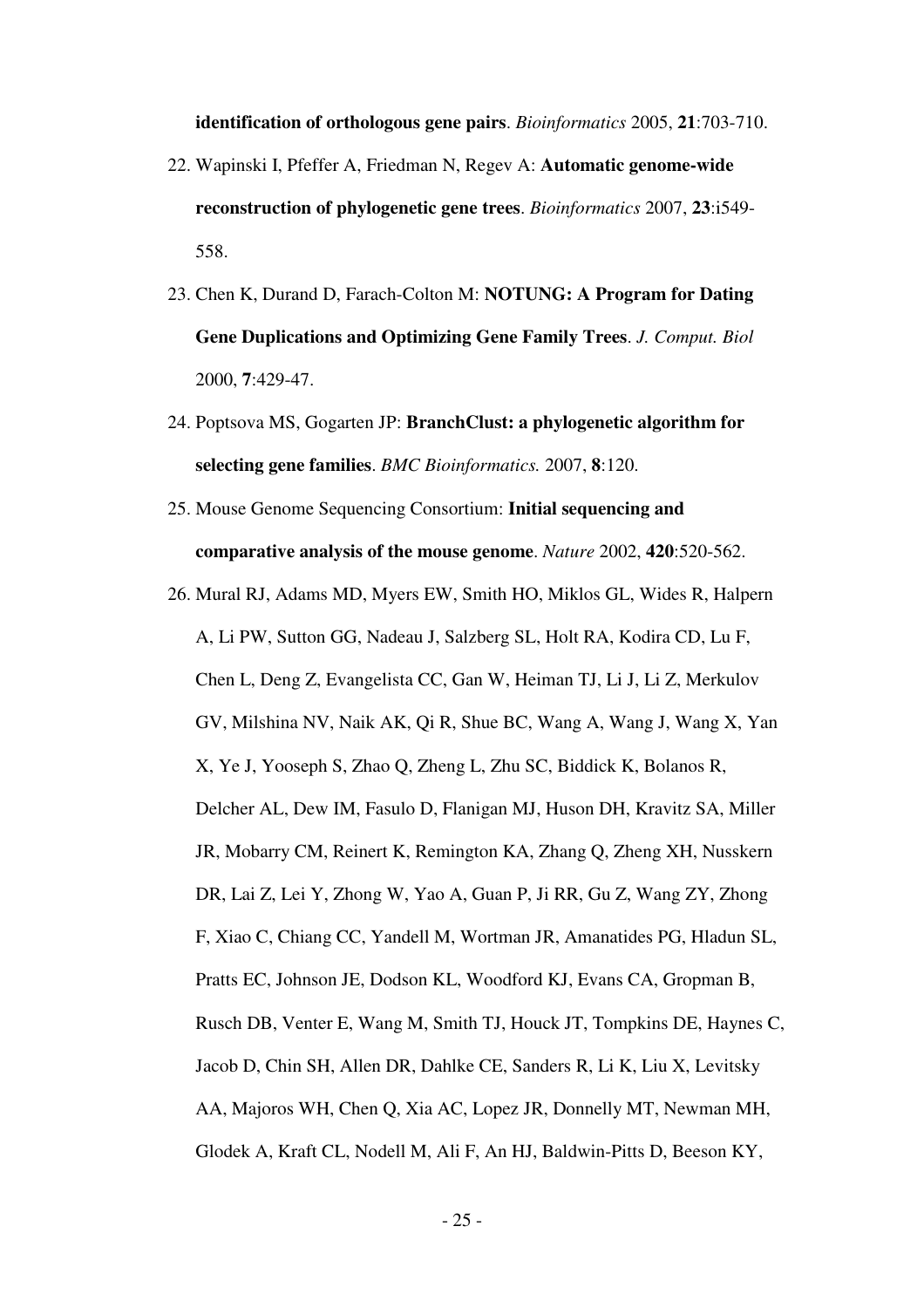Cai S, Carnes M, Carver A, Caulk PM, Center A, Chen YH, Cheng ML, Coyne MD, Crowder M, Danaher S, Davenport LB, Desilets R, Dietz SM, Doup L, Dullaghan P, Ferriera S, Fosler CR, Gire HC, Gluecksmann A, Gocayne JD, Gray J, Hart B, Haynes J, Hoover J, Howland T, Ibegwam C, Jalali M, Johns D, Kline L, Ma DS, MacCawley S, Magoon A, Mann F, May D, McIntosh TC, Mehta S, Moy L, Moy MC, Murphy BJ, Murphy SD, Nelson KA, Nuri Z, Parker KA, Prudhomme AC, Puri VN, Qureshi H, Raley JC, Reardon MS, Regier MA, Rogers YH, Romblad DL, Schutz J, Scott JL, Scott R, Sitter CD, Smallwood M, Sprague AC, Stewart E, Strong RV, Suh E, Sylvester K, Thomas R, Tint NN, Tsonis C, Wang G, Wang G, Williams MS, Williams SM, Windsor SM, Wolfe K, Wu MM, Zaveri J, Chaturvedi K, Gabrielian AE, Ke Z, Sun J, Subramanian G, Venter JC, Pfannkoch CM, Barnstead M, Stephenson LD : **A Comparison of Whole-Genome Shotgun-Derived Mouse Chromosome 16 and the Human Genome**. *Science* 2002, **296**:1661-1671.

- 27. Ohno S: *Evolution by gene duplication*. London, United Kingdom: Allen and Unwin; 1970.
- 28. Zhang J: **Evolution by gene duplication: an update**. *Trends in Ecology & Evolution* 2003, **18**:292-298.
- 29. Sakai H, Koyanagi KO, Imanishi T, Itoh T, Gojobori T: **Frequent emergence and functional resurrection of processed pseudogenes in the human and mouse genomes**. *Gene* 2007, **389**:196-203.
- 30. Vinckenbosch N, Dupanloup I, Kaessmann H: **Evolutionary fate of retroposed gene copies in the human genome**. *Proc Natl Acad Sci U S A.* 2006, **103**:3220–3225.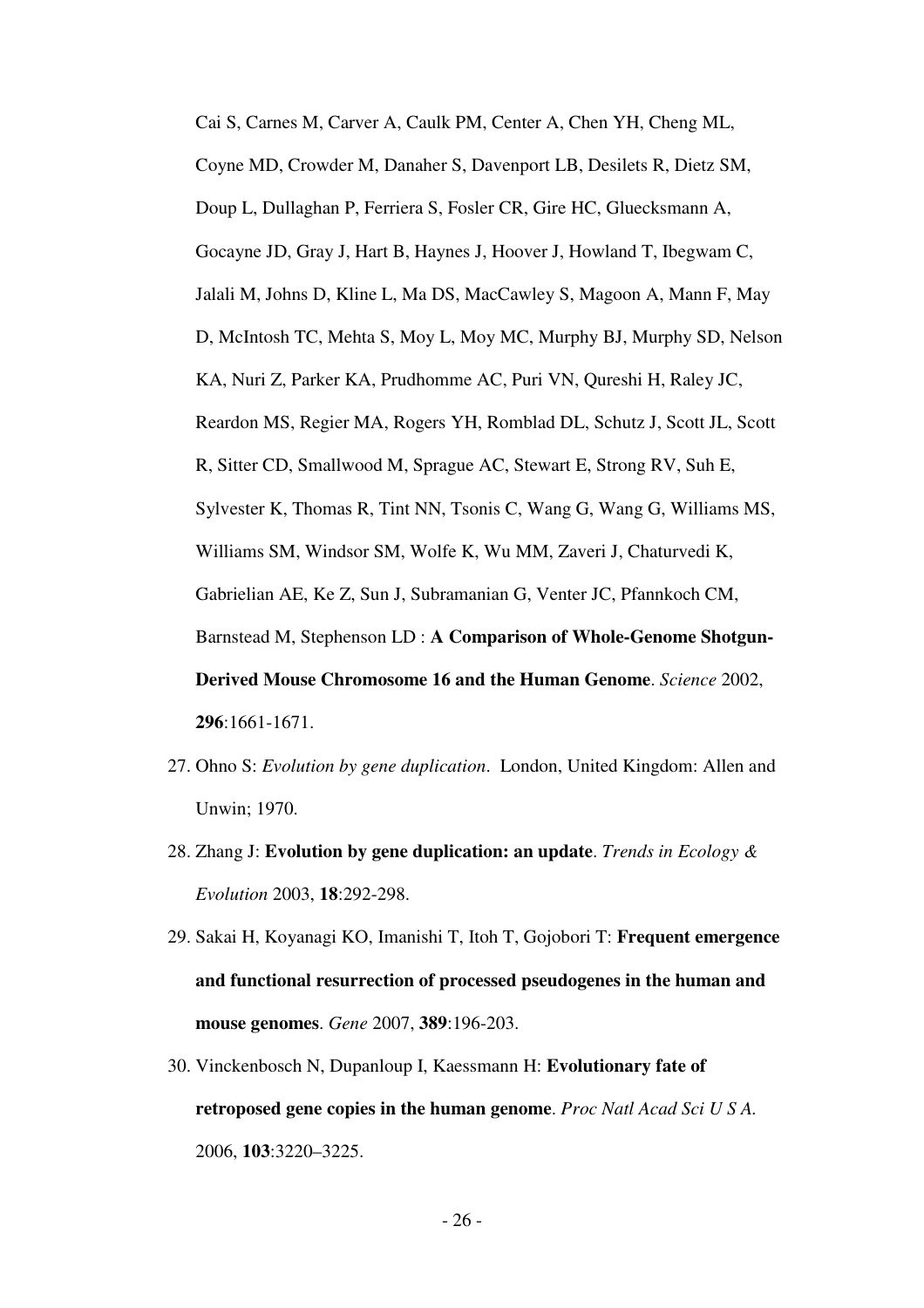- 31. **Ensembl Release 48** [http://dec2007.archive.ensembl.org/index.html].
- 32. Vermunt JK: *LEM 1.0: A general program for the analysis of categorical data*. Department of Methodology and Statistics, Tilburg University; [http://www.uvt.nl/faculteiten/fsw/organisatie/departementen/mto/software2.ht ml].
- 33. Qu Y, Tan M, Kutner MH: **Random effects models in latent class analysis for evaluating accuracy of diagnostic tests**. *Biometrics* 1996, **52**:797-810.
- 34. Rogozin IB, Wolf YI, Sorokin AV, Mirkin BG, Koonin EV: **Remarkable Interkingdom Conservation of Intron Positions and Massive, Lineage-Specific Intron Loss and Gain in Eukaryotic Evolution**. *Current Biology* 2003, **13**:1512-1517.

## **Figures**

#### **Figure 1 - Diagram illustrating the computation of the maximum number of unique homologous matches.**

We counted the homologous matches between 3 neighboring genes (shown as filled arrows with corresponding gene orientations) on each side of the two genes of interest (GOI, shown as two black boxes). Homology between neighboring genes (shown as line between genes) is defined as Blastp E-value<1e-5. The homologous matches do not need to be between the genes with the same orientations (1) or on the same strand (2). Also they do not need to be co-linear (3). When there are many-to-many homologous matches, we choose the maximum unique matches (4). The number of maximum unique homologous matches in this case is 5.

#### **Figure 2 - The box plot of Protdist in each level of local synteny.**

Local synteny is measured by the maximum number of unique homologous matches between 6 neighboring genes. (a) It shows a negative relationship between Protdist and the number of matches ( $r = -0.67$  with p-value $< 0.0001$ ). (b) No match, one match

- 27 -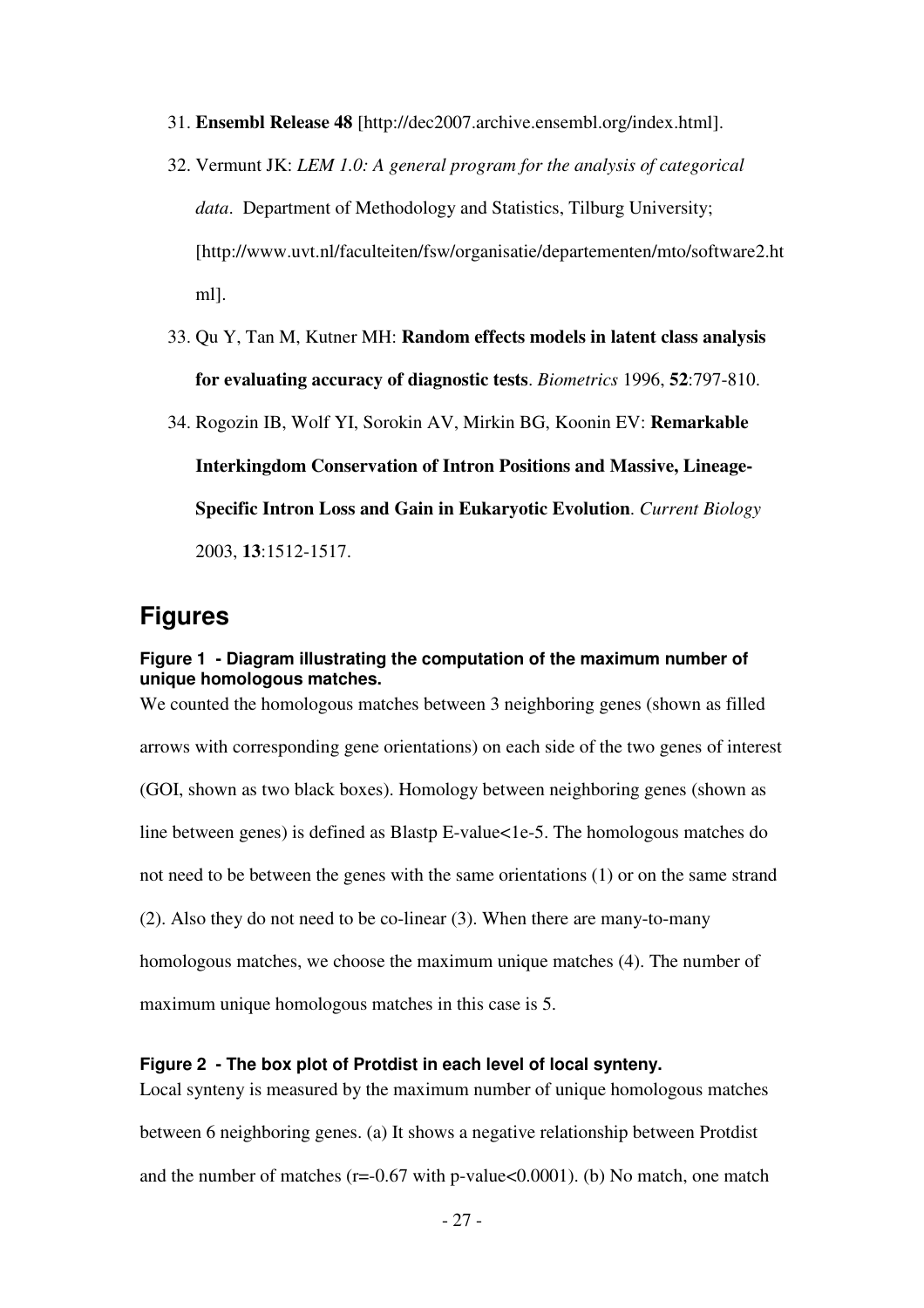and more than one match have significantly different Protdist means (Student's t test, p-value<0.05). Protdist and the numbers of matches are calculated from the randomly sampled 1,000 cross-species homologous protein pairs (defined as belonging to the same Pfam families).

## **Figure 3 - Estimated false positive (FP) and false negative rates (FN) for seven orthology detection methods.**

FP and FN rates are estimated for each method by using LCA from 10 sampling

replicates. Inset figure shows the FP and FN rates of four orthology detection methods

(Inparanoid, RBH, Ensembl and local synteny based orthologs) having lowest FP and

FN rates. For details and each orthology detection method, see Methods.

#### **Figure 4 - Intron conservation ratio (ICR) histograms in four concordant and discordant cases between Inparanoid orthology and local synteny based orthology.**

7.0% of disagreement between Inparanoid orthology and local synteny based

orthology and the majority (93%) of sample pairs are concordant between two

orthology methods. Most of the pairs concordant between local synteny and

Inparanoid, (a) syntenic Inparanoid ortholog (denoted as  $LS(+)/Inp(+)$ ) and (d) non-

syntenic non-Inparanoid pairs (LS(-)/Inp(-)), are also concordant with ICR:

orthologs have a high ICR and non-orthologs have a low ICR. However in discordant

cases, (b) syntenic non-Inparanoid ( $LS(+)/Inp(-)$ ) and (c) non-syntenic Inparanoid

orthologs ( $LS(-)/Inp(+)$ ), ICR histograms show a partial agreement with two

orthology definitions. Also there are small numbers of non-syntenic non-Inparanoid

pairs ( LS(-)/Inp(-) ) having perfect ICR in panel (d).

### **Figure 5 - One example of the RT miscall cases by Inparanoid which is confirmed with local synteny and ICR.**

The Ensembl IDs of GOIs are ENSRNOG00000016444 (Rat A),

ENSRNOG00000014317 (Rat B) and ENSCAFG00000020211 (Dog). Genes are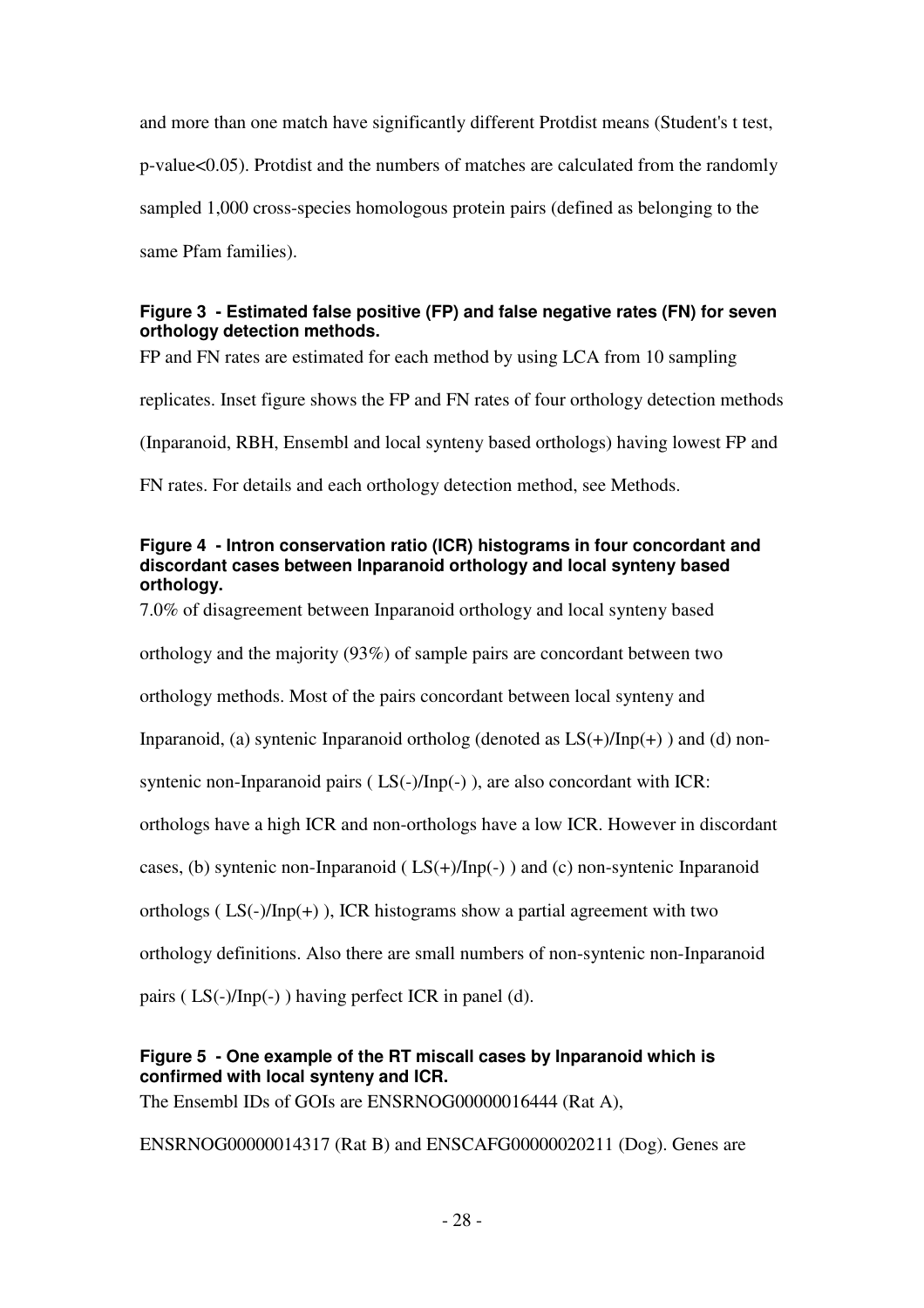shown corresponding to the strand of GOI in order to show the homology between neighboring genes. Five digits gene IDs are the last five digits of Ensembl gene IDs. IDs in italic typeset are predicted ones. Homology between two neighboring genes are defined by Blastp E-value<1e-5.

## **Figure 6 - One example of many-to-many Inparanoid ortholog groups where a SD event proceeded mouse-rat speciation.**

The Ensembl gene IDs of GOI are ENSMUSG00000001175 (Calm1mm),

ENSMUSG00000019370 (Calm3mm), ENSMUSG00000036438 (Calm3xmm),

ENSRNOG00000004060 (Calm1rn), ENSRNOG00000016770 (Calm3rn). The gene structures and neighboring gene orders of five Calm1 and Calm3 genes in mouse and rat genomes are shown. The event tree on the left side is predicted based on the local synteny. SD: segmental duplication. Genes are shown corresponding to the strand of GOI in order to show the homology between neighboring genes. Five digits gene IDs are the last five digits of Ensembl gene IDs. IDs in italic typeset are predicted ones. Homology between two neighboring genes are defined by Blastp E-value<1e-5.

## **Figure 7 - One example of many-to-many Inparanoid ortholog groups where RT events followed the mouse-rat speciation.**

The Ensembl gene IDs of GOI are ENSMUSG00000013701 (Mm1),

ENSMUSG00000069622 (Mm2) and ENSRNOG00000019811 (Rn1),

ENSRNOG00000032900 (Rn2). The gene structures and neighboring gene orders of four Timm23 genes in mouse and rat genomes are shown. The event tree on the left side is predicted based on the local synteny. RT: retrotransposition. Genes are shown corresponding to the strand of GOI in order to show the homology between neighboring genes. Homology between two neighboring genes are defined by Blastp  $E-value < 1e-5$ .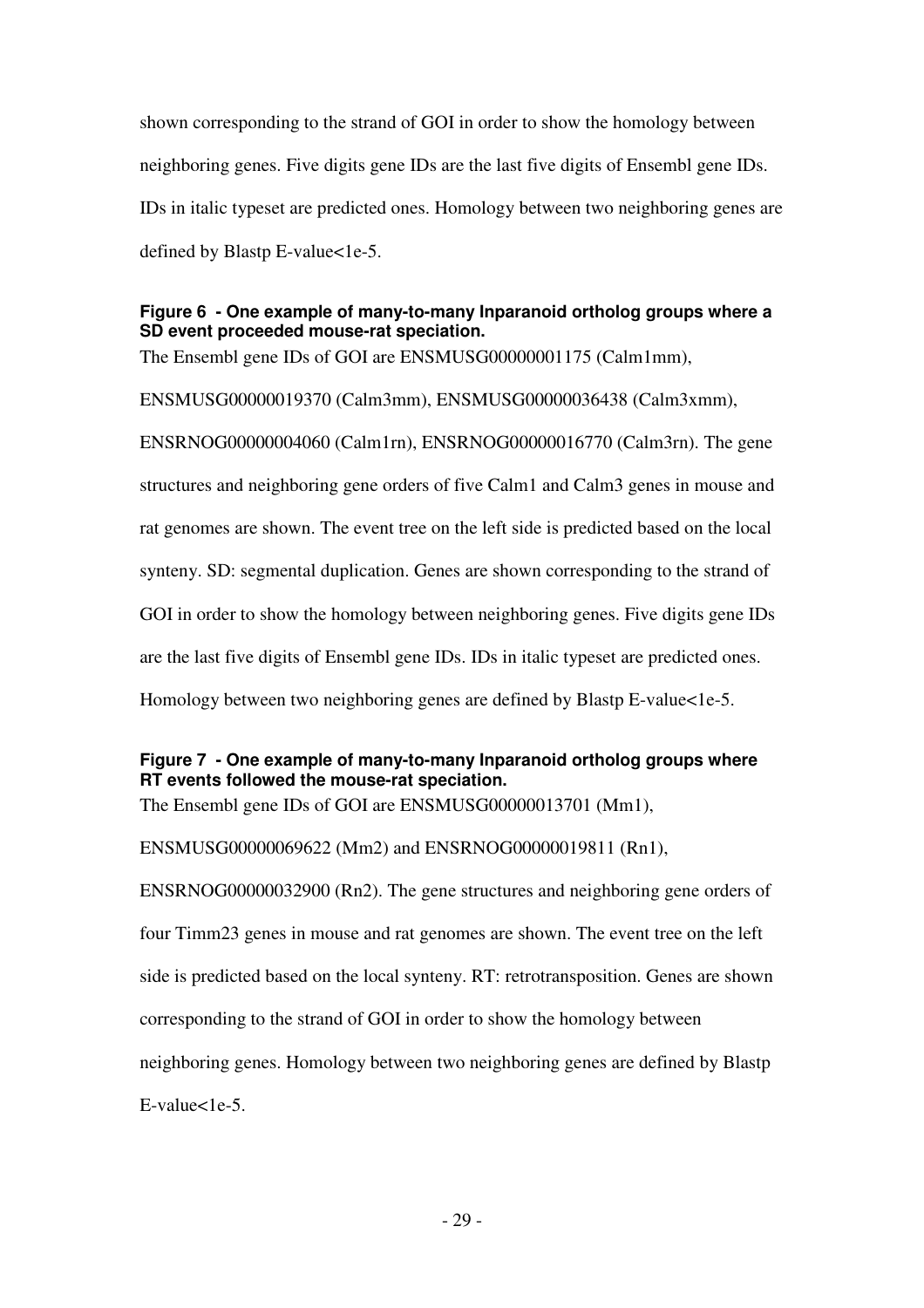# **Tables**

**Table 1 - Summary of disagreement among three measures: Inparanoid orthology, local synteny based orthology, and intron conservation ratio (ICR).** 

| Orthology                                 | <b>ICR</b>     | <b>Explanations</b>                                 |
|-------------------------------------------|----------------|-----------------------------------------------------|
| Non-syntenic<br>Inparanoid orthologs      | $ICR=0$        | RT miscalls $(0.2\%)$<br>Part of 1-many $(1.0\%)$   |
|                                           | ICR > 0        | Loss of local synteny $(1.3\%)$                     |
| Syntenic non-<br>Inparanoid orthologs     | $ICR \geq 0.5$ | RT miscalls $(0.2\%)$<br>Distant paralogs $(2.1\%)$ |
|                                           | ICR < 0.5      | Distant paralogs $(1.1\%)$                          |
| Non-syntenic non-<br>Inparanoid orthologs | $ICR=1$        | Distant paralogs $(2.2\%)$                          |

# **Additional files**

### **Additional file 1 – Various numbers of neighbors**

### **File format: PDF**

False positive (FP) and false negative rates (FN) of local synteny measures to the

Inparanoid orthologs and Ensembl orthologs, with using different number of

neighbors.

### **Additional file 2 – Tabular format of Figure 5**

### **File format: PDF**

One example of RT miscall cases by Inparanoid confirmed with local synteny and

ICR also shown in tabular format.

### **Additional file 3 – Example of loss of local synteny case**

#### **File format: PDF**

One example of loss of local synteny along the evolutionary distance.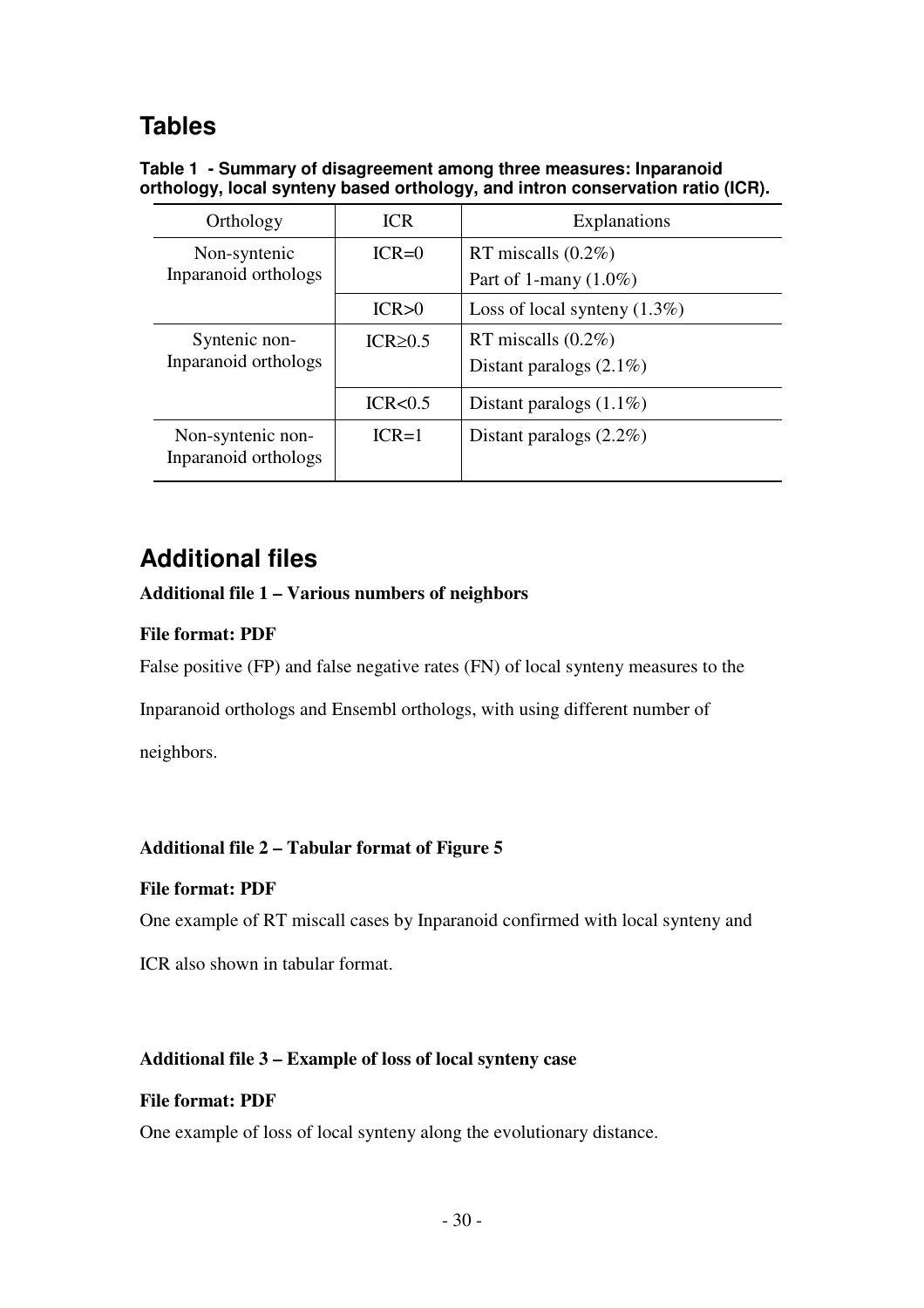## **Additional file 4 – Tabular format of Figure 6**

## **File format: PDF**

An example of many-to-many Inparanoid ortholog groups where a SD event

proceeded mouse-rat speciation.

## **Additional file 5 – Tabular format of Figure 7**

### **File format: PDF**

An example of many-to-many Inparanoid ortholog groups where RT events followed

the mouse-rat speciation.

## **Additional file 6 – LCA with a CFactor model**

### **File format: PDF**

Another LCA model to account for the dependency between orthology detection

methods and a corresponding FP/FN graph.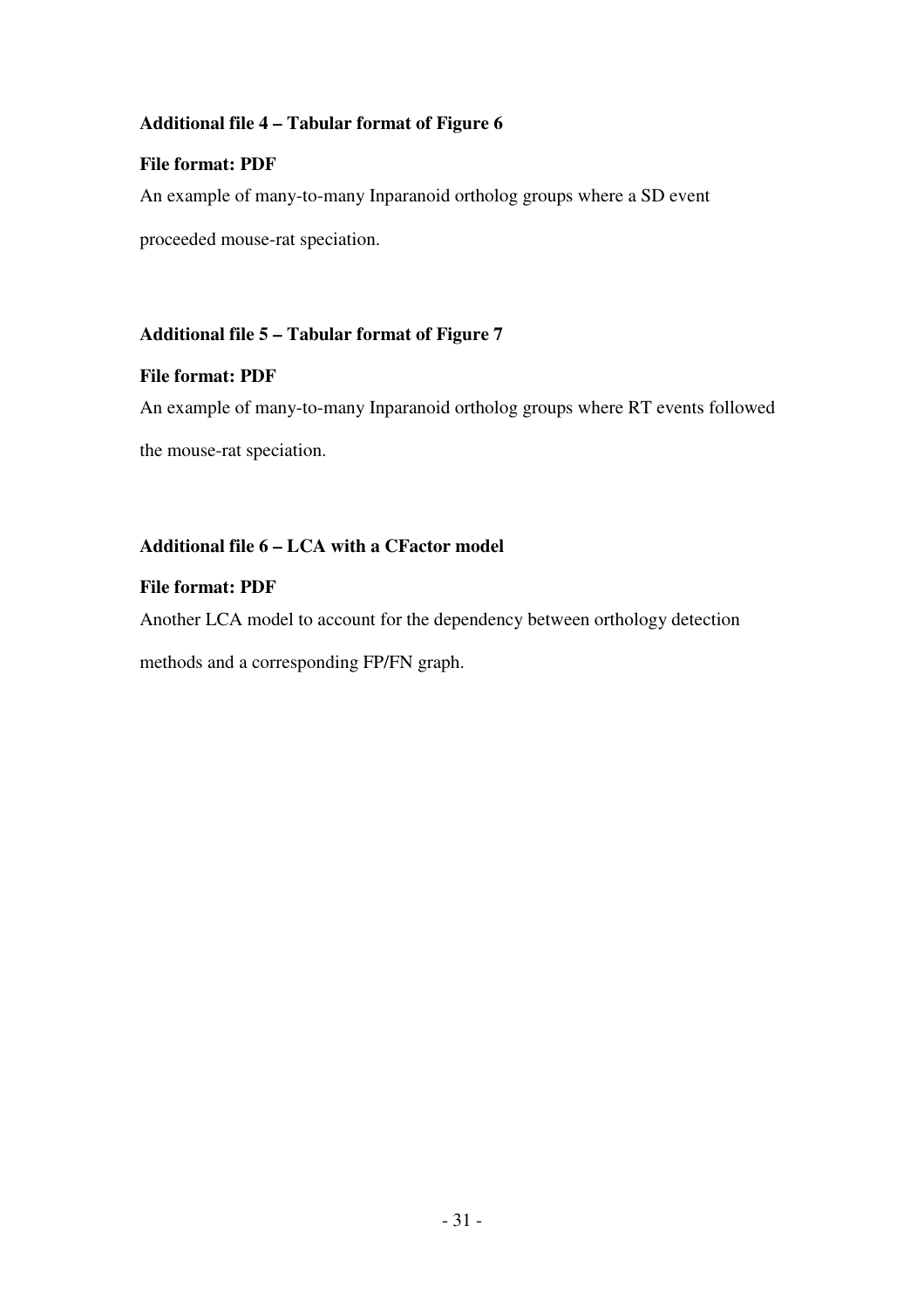

Homologous matches

GOI Upstream neighboring genes  $GO$  Downstream neighboring genes

**-** Maximum unique matches

Figure 1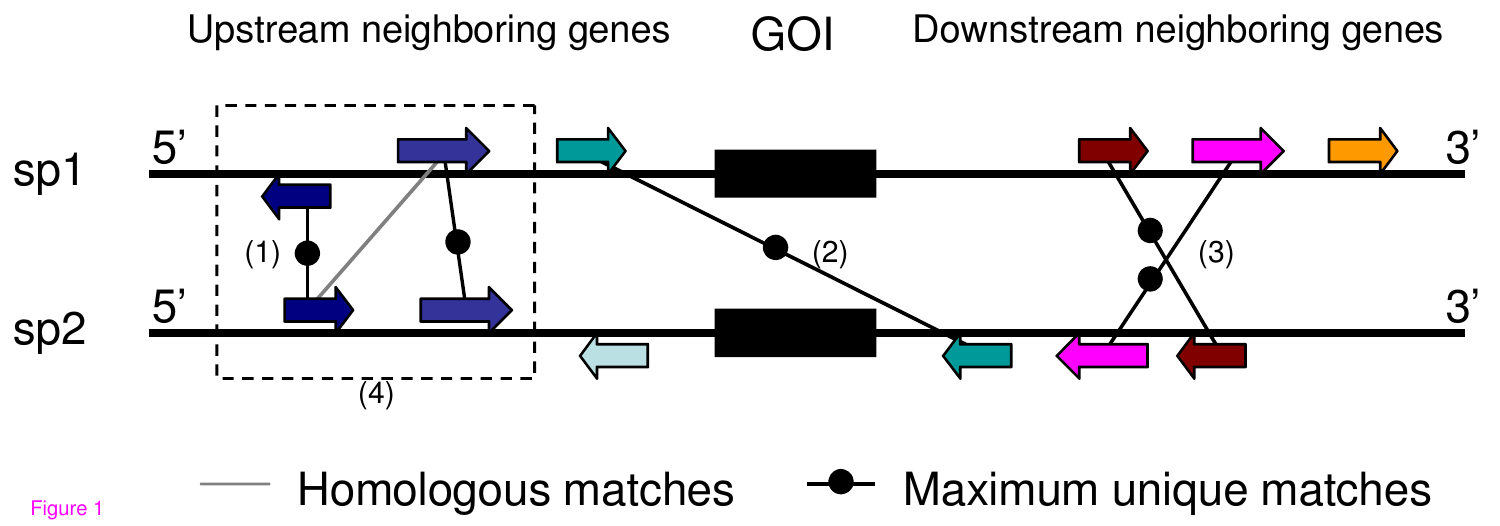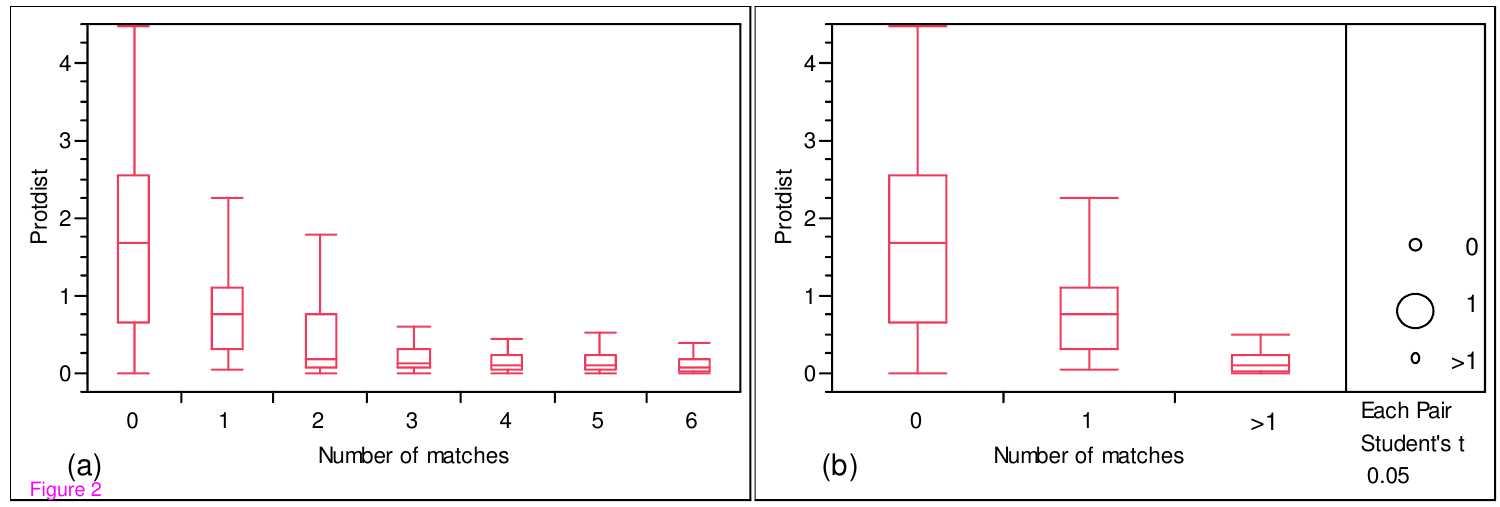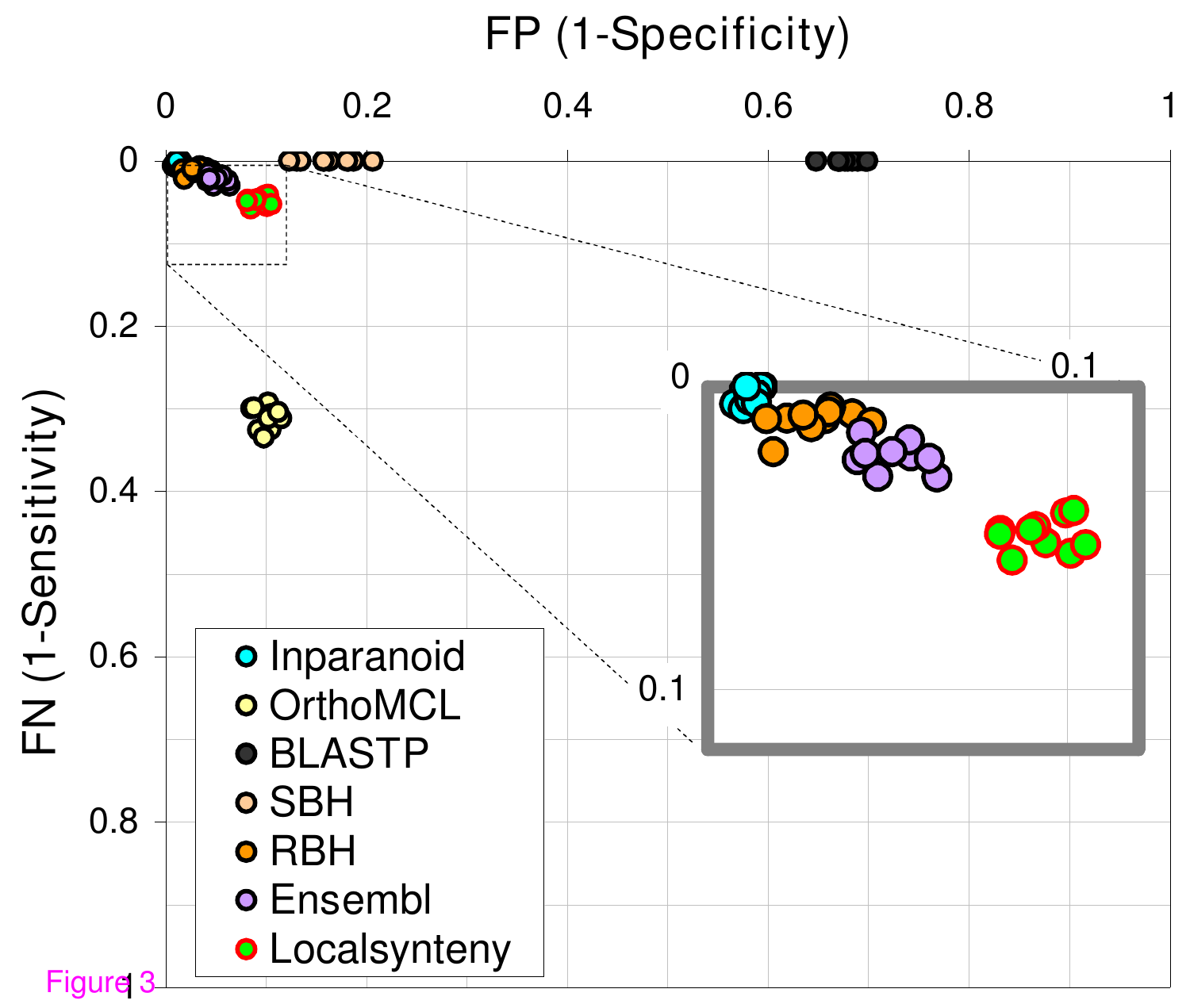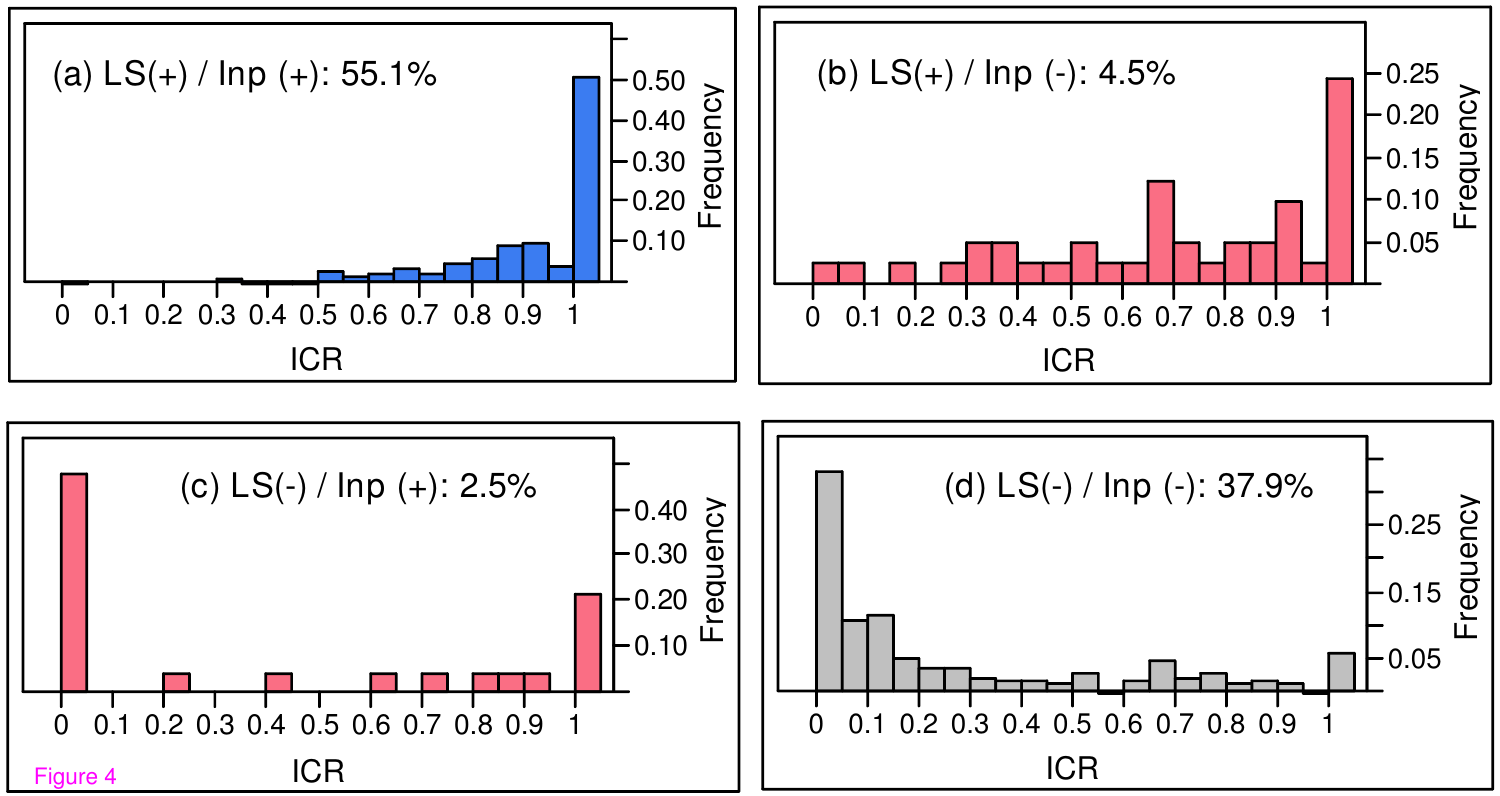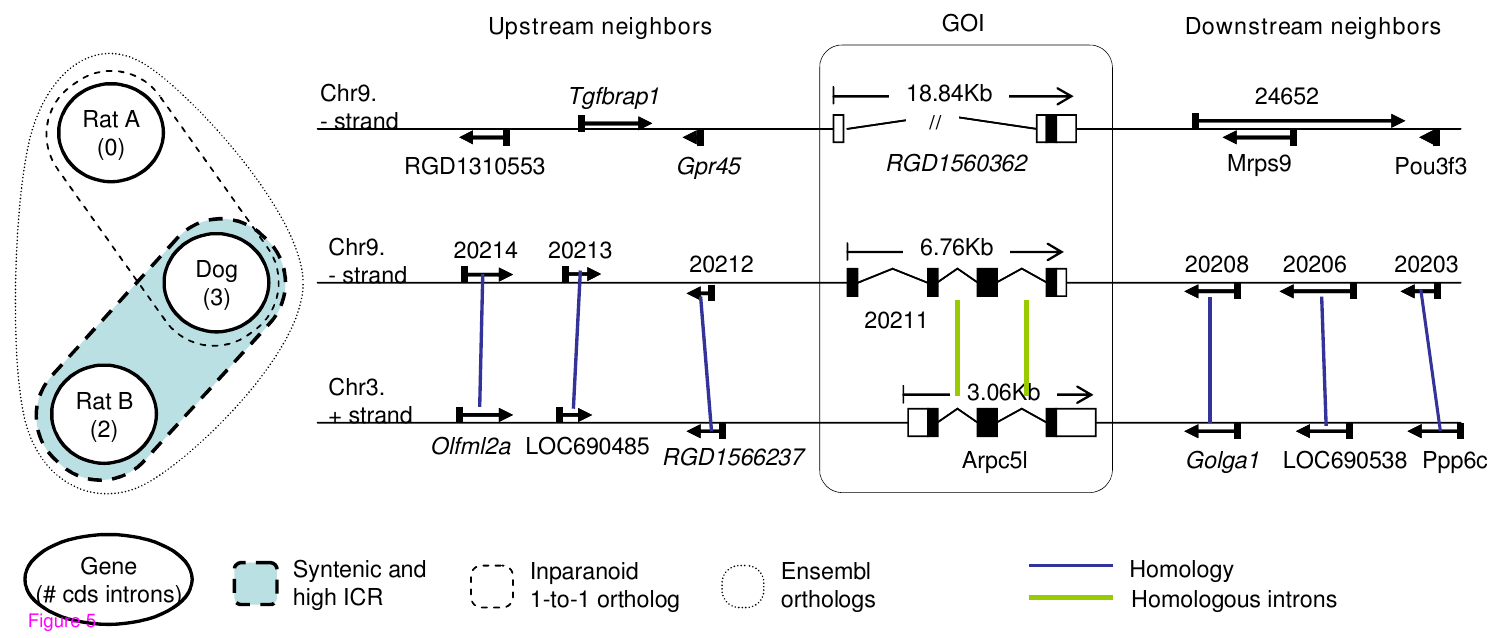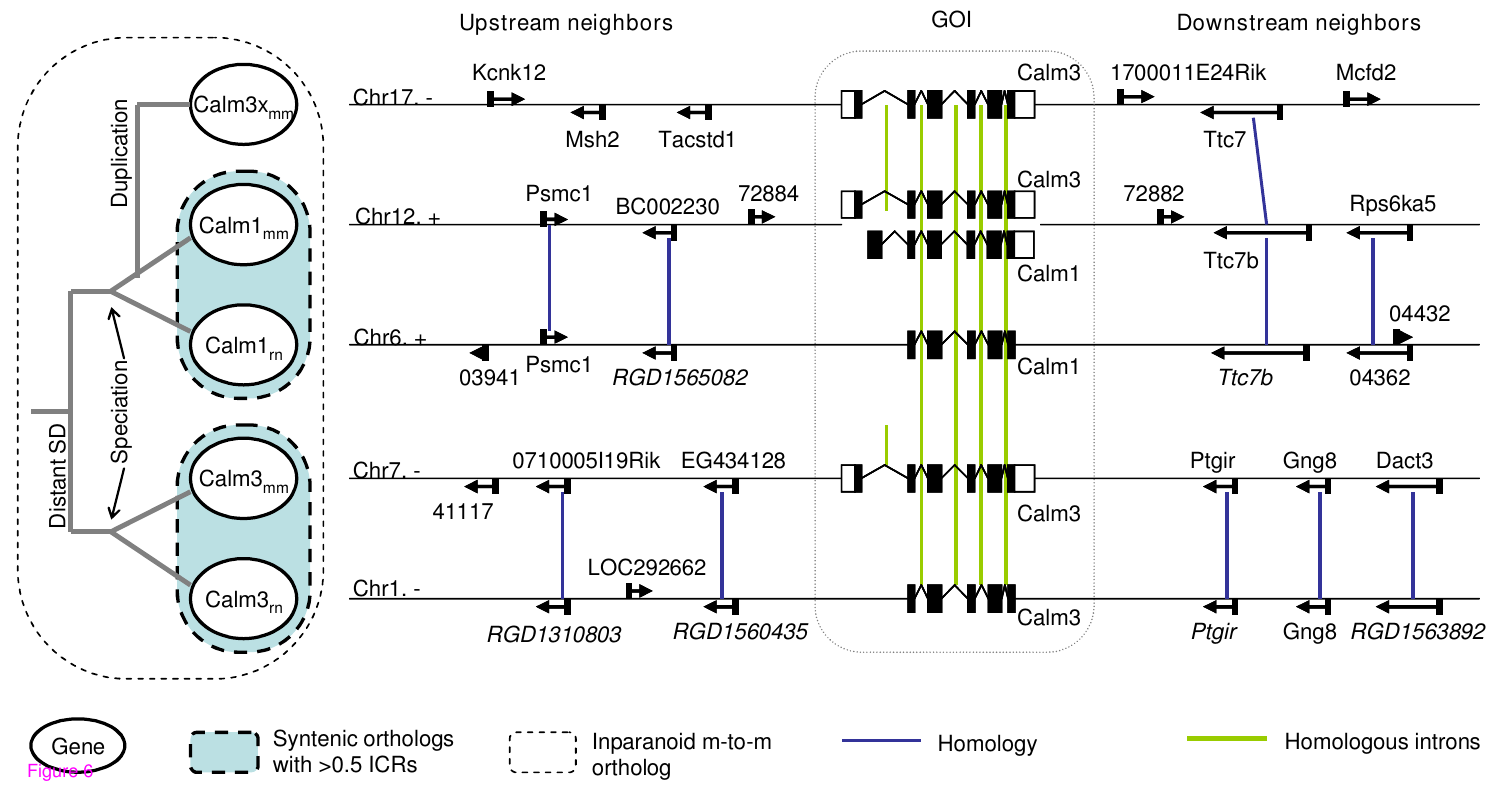